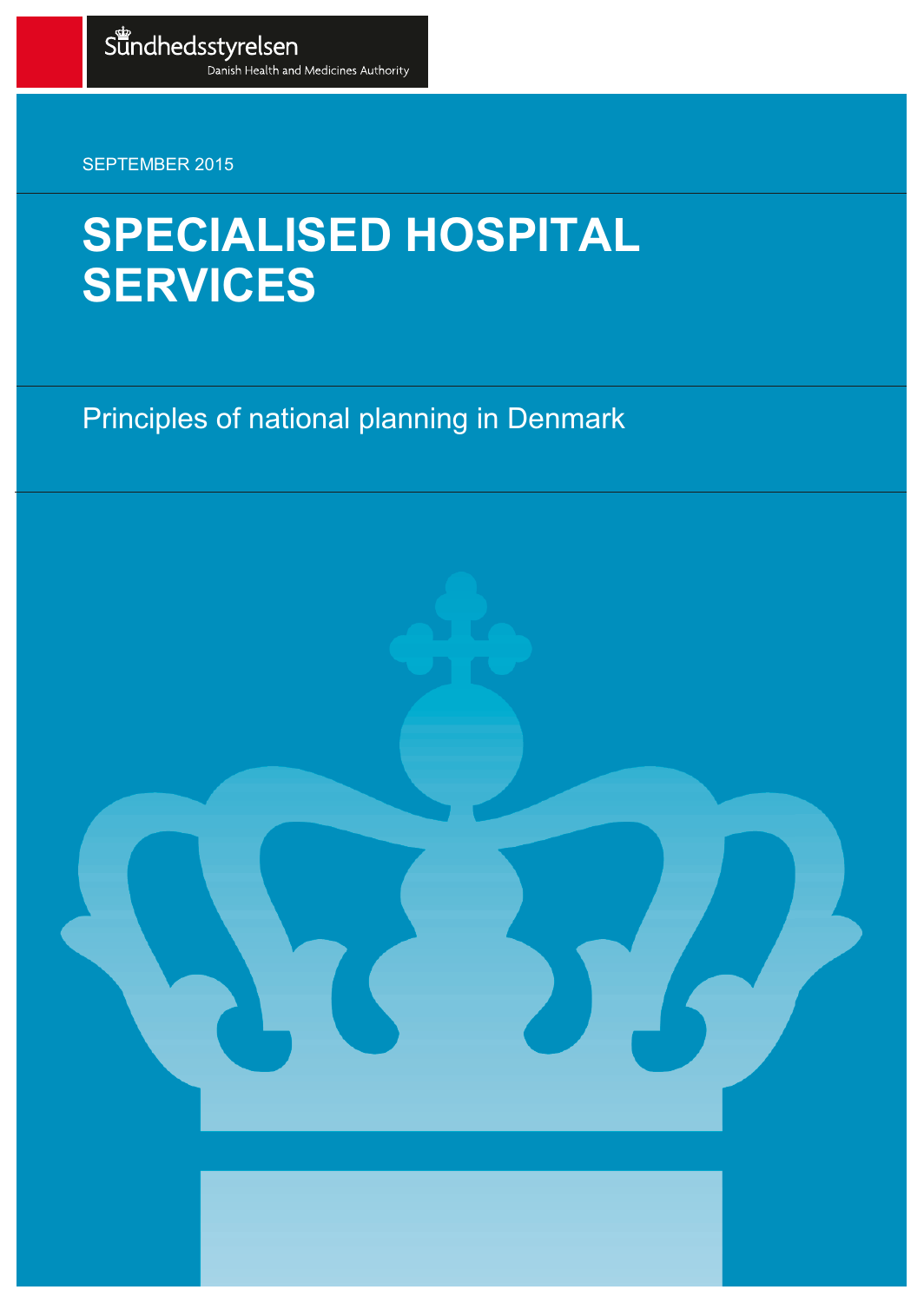#### **SPECIALISED HOSPITAL SERVICES – PRINCIPLES OF NATIONAL PLANNING IN DENMARK**

© Sundhedsstyrelsen (DHMA), 2015

This publication may be freely quoted with appropriate acknowledgment of the source.

Danish Health and Medicines Authority (DHMA) Axel Heides Gade 1 DK-2300 Copenhagen S Denmark

Sundhedsstyrelsen.dk/english

#### **Keywords**

Hospital planning, specialised hospital services, specialised services, highly specialised services

#### **Language**

English

**Version** 1.0

**Version date** 01.09.2015

**Published by** Sundhedsstyrelsen (DHMA), September 2015

**ISBN electronic** 978-87-7104-601-4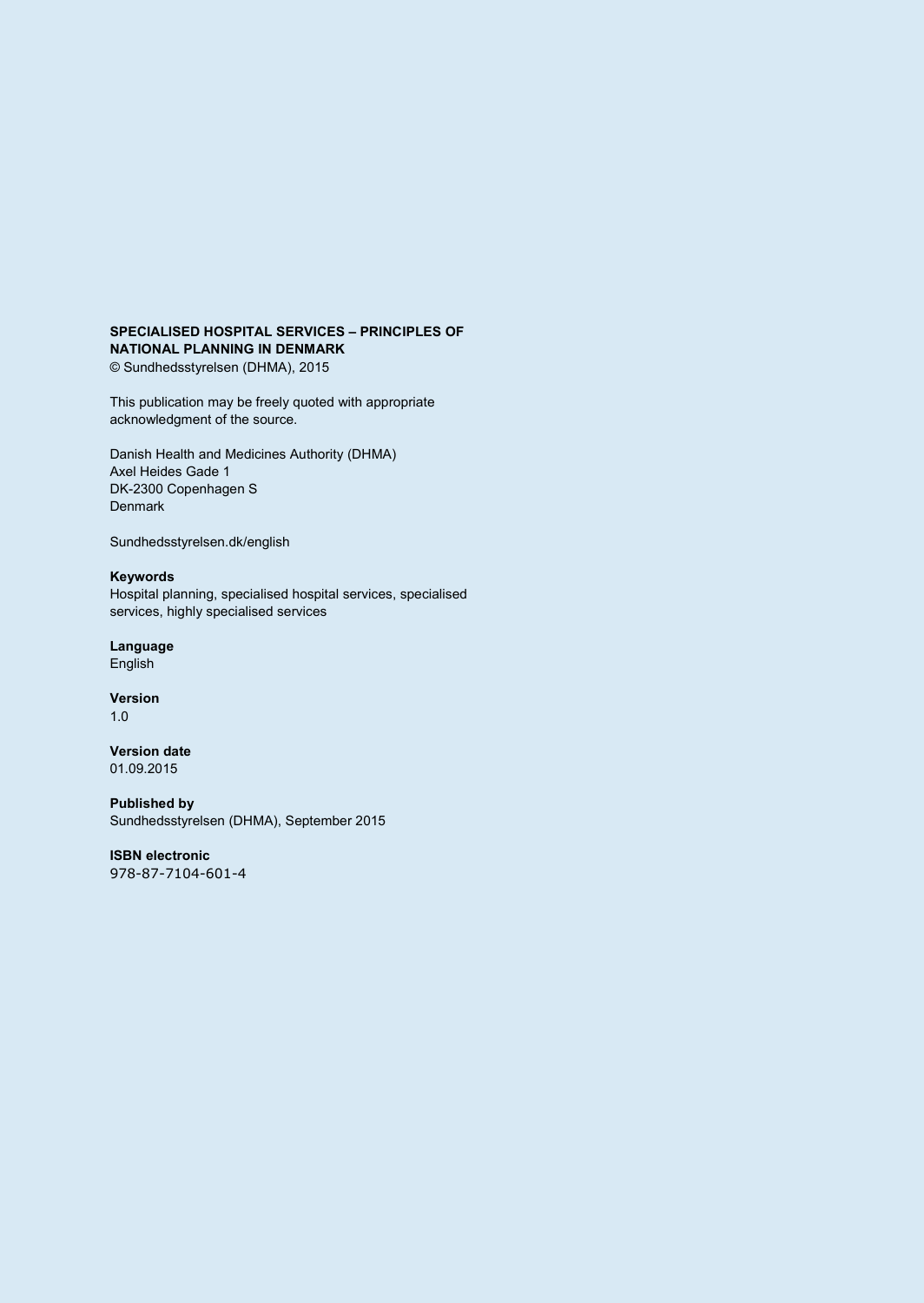# **CONTENTS**

| 1 | Introduction                                                                                                  | 4  |
|---|---------------------------------------------------------------------------------------------------------------|----|
| 2 | Levels of specialisation                                                                                      | 6  |
| 3 | <b>CRITERIA FOR ALLOCATION AND ASSIGMENTS OF SPECIALISED</b><br>services                                      | 9  |
|   | 3.1 CRITERIA FOR SPECIALISED HOSPITAL services                                                                | 9  |
|   | 3.2 Assignment of specialised services                                                                        | 10 |
| 4 | General prerequisites and requirements for the performance of<br>specialised services                         | 13 |
|   | 4.1 General prerequisites for the performance of specialised services                                         | 13 |
|   | 4.1.1 Operational responsibility and public service obligation                                                | 13 |
|   | 4.1.2 Relationship between different services                                                                 | 14 |
|   | 4.1.3 Patient groups with special needs                                                                       | 14 |
|   | 4.1.4 Specialised services are approved for performance at specific, designated<br>locations only             | 15 |
|   | 4.1.5 Special conditions for highly specialised services                                                      | 15 |
|   | 4.2 Requirements for the performance of specialised services                                                  | 15 |
|   | 4.2.1 Core healthcare requirements                                                                            | 16 |
|   | 4.2.2 Other requirements                                                                                      | 20 |
| 5 | consistent patient care and interdisciplinary collaboration                                                   | 22 |
|   | 5.1 Formal collaboration on specialised services and off-location services                                    | 22 |
| 6 | Follow-up on the speciality plan                                                                              | 25 |
| 7 | Criteria for establishing and allocating developing specialised hospital<br>services                          | 28 |
|   | 7.1 Establishment of development services                                                                     | 28 |
|   | 7.2 Requirements for the performance of developing specialised hospital<br>serviceservice                     | 29 |
| 8 | Establishment of new specialised services and application for existing<br>services outside application rounds | 30 |
|   | 8.1 Establishment of new services                                                                             | 30 |
|   | 8.2 Application for existing services                                                                         | 31 |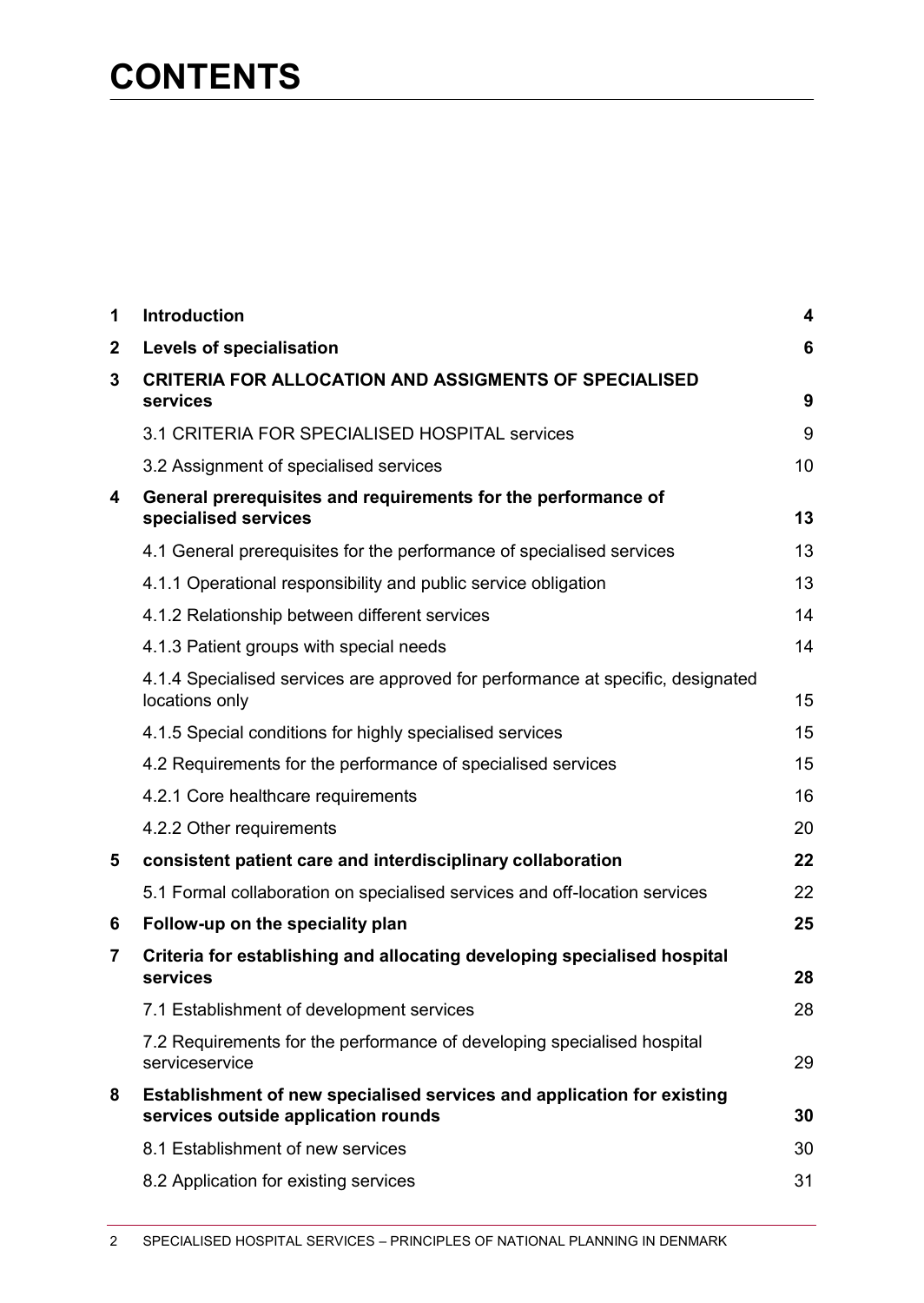| 9  | Principles for withdrawal of approvals to perform specialised services                       | 32 |
|----|----------------------------------------------------------------------------------------------|----|
|    | 10 33                                                                                        |    |
|    | 11 TEMPLATE for a formal collaboration agreement                                             | 34 |
|    | 12 Terms of reference for a steering group of a developing specialised<br>hospital services  | 35 |
|    | 12.1 Composition of the professional follow-up group                                         | 36 |
|    | 13 Template for protocol/project description of development services                         | 38 |
| 14 | Statutory basis and procedure for withdrawal of approvals to perform<br>specialised services | 40 |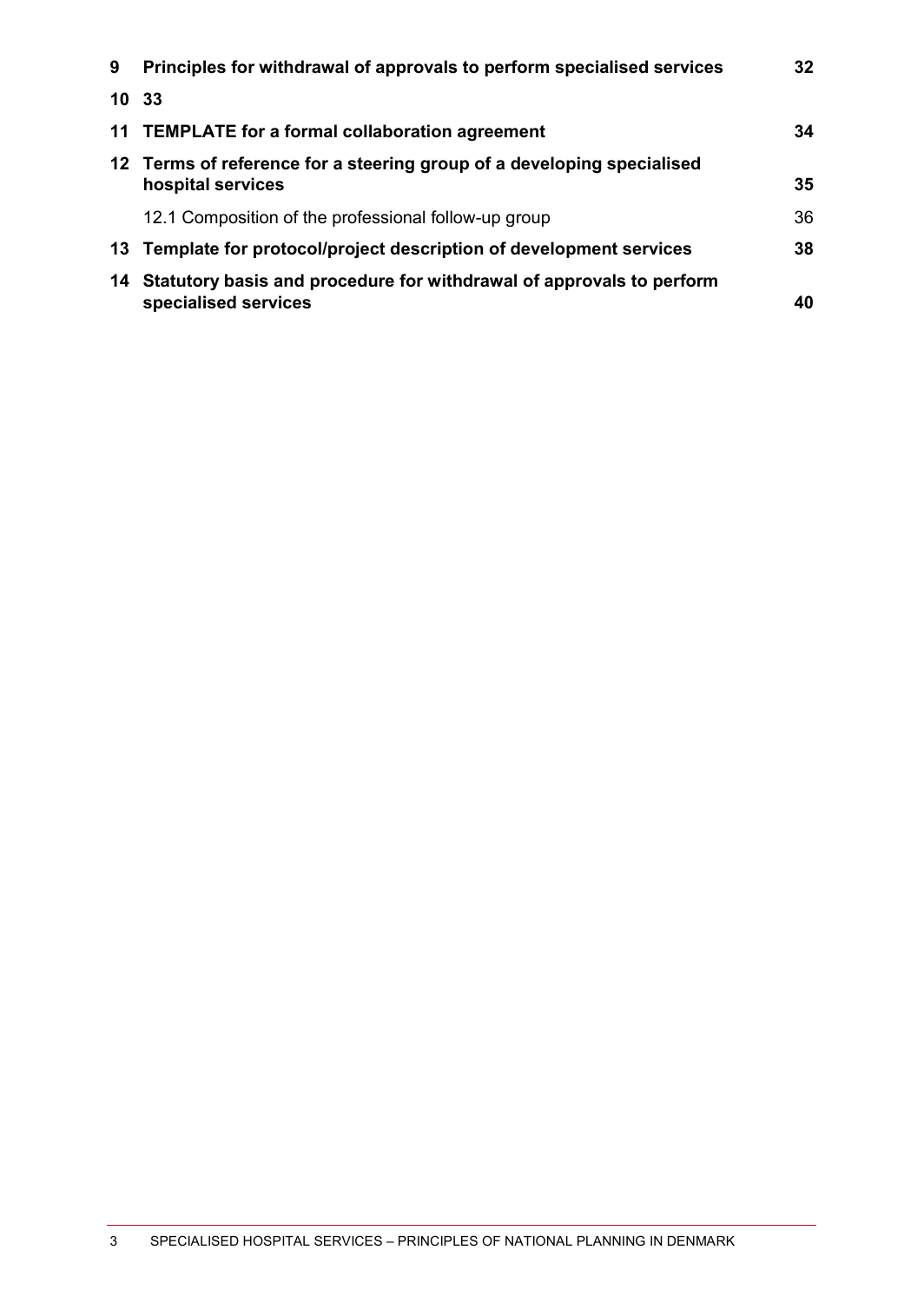# <span id="page-4-0"></span>**1 INTRODUCTION**

Under the Danish Health Act<sup>1</sup>, the Danish Health and Medicines Authority (DHMA) is responsible for defining and allocating specialised hospital services for all publicly funded hospital services in Denmark. For each specialty (35 medical and 1 odontological) the DHMA maintains and updates a specialty guidance defining the relevant specialised hospital service within that specialty, and listing the hospitals approved for each specialized service. The totality of the 36 specialty guidance documents constitutes the national plan for specialized hospital services

The purpose of planning specialised hospital services is to ensure the quality and continuity of patient care, while at the same time allowing for efficient resource utilisation. Planning of specialised hospital services should also facilitate the necessary education and training, and should ensure the continued development of healthcare in Denmark.

When planning specialised hospital services, the DHMA strives to ensure consistent planning, coordination and collaboration between relevant parties in the Danish healthcare system, thereby assuring that specialised treatment can be provided at the national level with the necessary capacity, supply reliability and availability.

Under section 208 of the Danish Health Act, the DHMA defines requirements for specialised at regional and private hospitals, and approves individual hospitals to provide specific specialized services. Thus, the DHMA has the statutory authority to establish and discontinue specialised services and to grant and withdraw approvals for the performance of specialised services. The DHMA is responsible for performing regular reviews to ensure that the current planning of specialised hospital services is up-to-date, relevant and adequate.

Planning of specialised hospital services comprises publicly funded health services in the hospital system, and thus relates to the performance of patient treatment paid for by public funds at public and private hospitals, including private specialised hospitals, see section 79 of the Danish Health Act.

A central guiding principle of national planning of specialised hospital services is that 'practice makes perfect' – based on recognition of the relationship between healthcare experience, quality and volume at individual, unit and hospital level. Another premise is to ensure that citizens receive uniform, high-quality treatment across the country. This is ensured, for example, through planning of where and on what basis various services can be performed. If there is a conflict between delivering high-quality healthcare and delivering

<sup>1</sup> Legal act no. 1202 of 14 November 2014, 'Sundhedsloven', in Danish only: https://www.retsinformation.dk/Forms/r0710.aspx?id=152710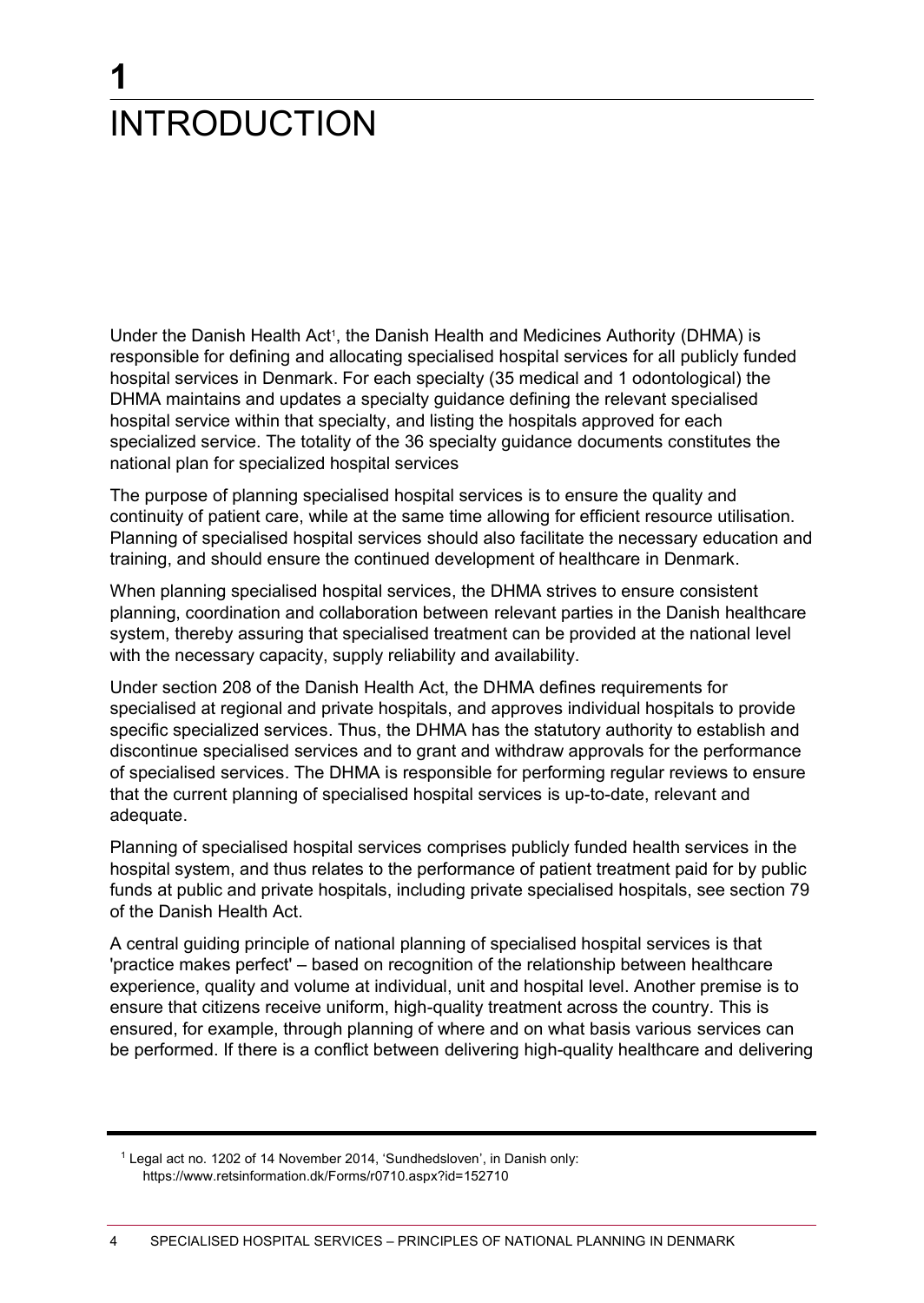health-care close to where the patient lives, the consideration of high-quality healthcare is prioritised.

Below, the general principles, requirements and recommendations for planning of specialised hospital services applicable for individual speciality guidance are described.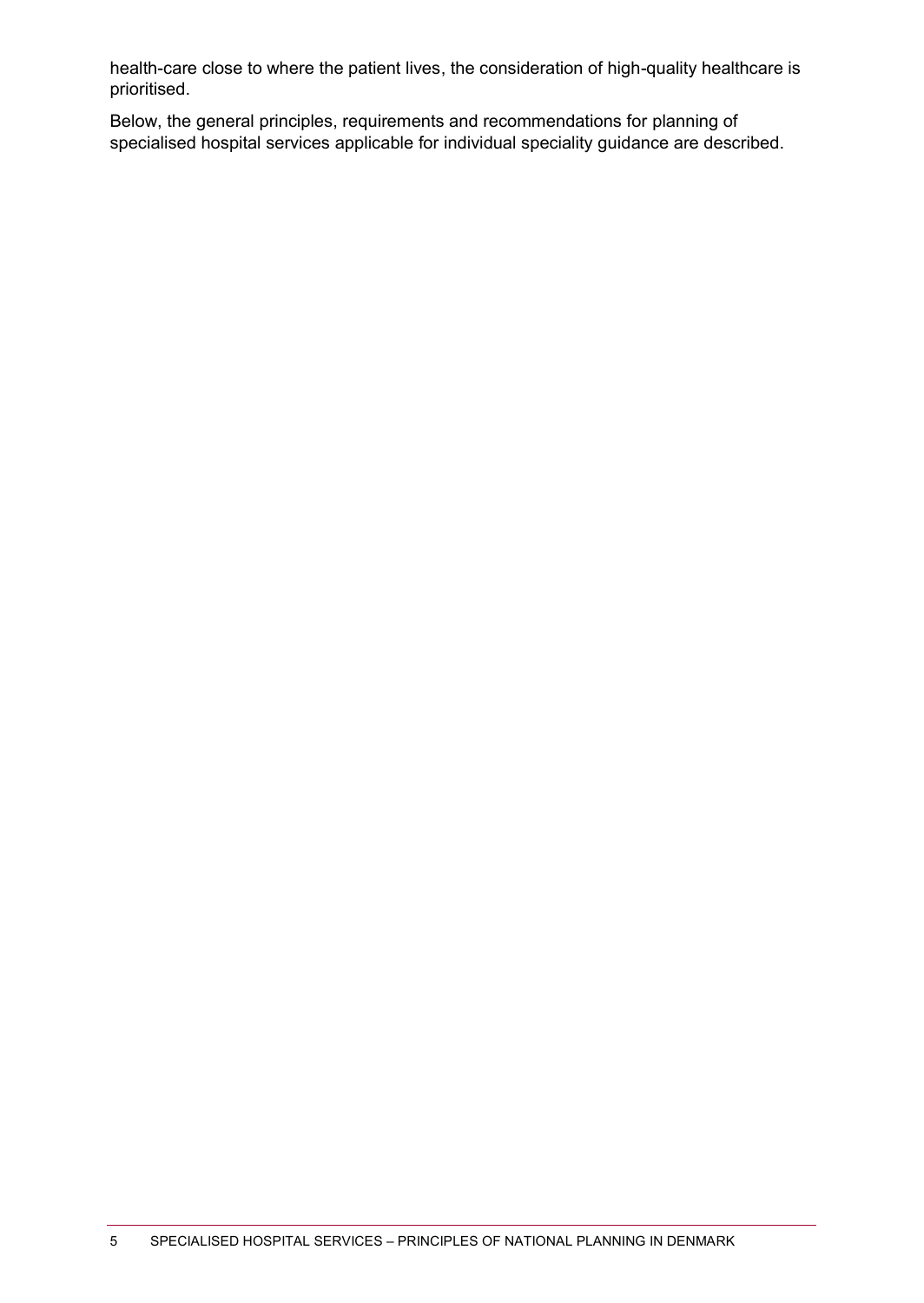# <span id="page-6-0"></span> $\mathbf{2}$ LEVELS OF SPECIALISATION

Hospital treatment can be performed at two overall levels: main services and specialised services. The definition of specialised services is based on an assessment of the service, including the size of the patient group and the complexity and resource consumption of the service.

Specialised hospital services are secondary or tertiary referral services, and under current Danish legislation, and for the purposes of the national planning, the specialised hospitals services are categorised into two levels: regional and highly specialised hospital services. In certain circumstances, a specialised service may be defined as a developing specialised service. The allocation of specialised services under individual specialities is specified in the speciality guidelines for each speciality. The totality of the 36 specialty guidance documents constitutes the Danish national plan of specialised hospital services.

A given service may include prevention, assessment, treatment, palliation, rehabilitation and/or follow-up on a specific disease or defined group of diseases, or the service may be defined based on specified methods or techniques.



Figure 1. Overview of concepts used in planning of specialised hospital services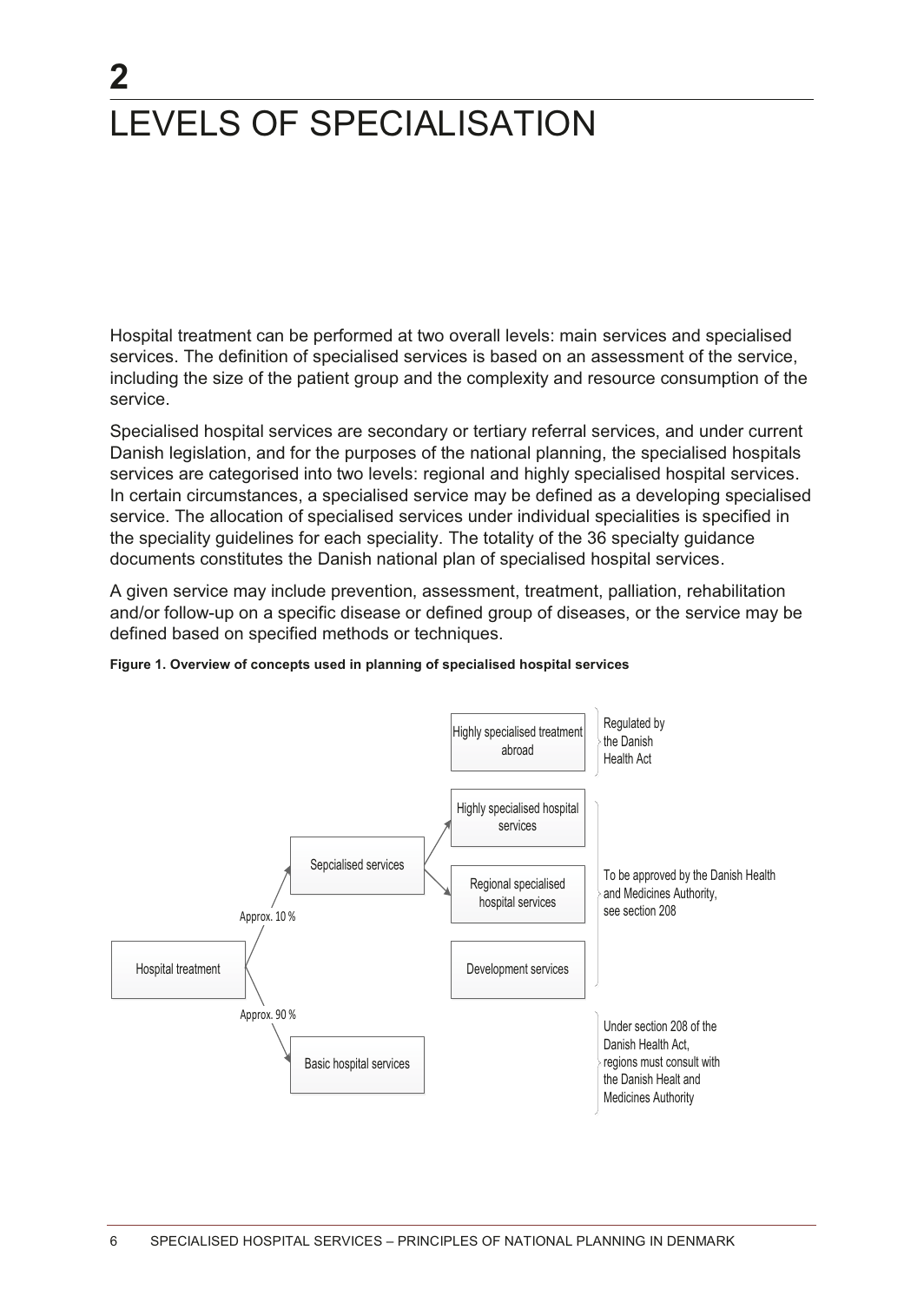### **Basic hospital services**

For basic hospitals services, patient care is of limited complexity, e.g. where diseases are prevalent and the services of the healthcare system are frequently required and where the resource consumption does not warrant concentration of services at specialised service.

#### **Specialised service**

Tasks defined as either regional specialised hospital services or highly specialised hospital services are included in the overall category of specialised hospital services. Individual specialised services are defined in the speciality guidelines

### **Regional specialised hospital services**

Regional specialised hospital services are tasks of some complexity where the disease is relatively rare or the services of the healthcare system are rarely required and/or where the resource consumption warrants some concentration of services. A regional service is typically established in 1-3 locations in each region, depending on the patient population and local conditions of the region. If regional specialised hospital services are allocated to several hospitals in the same region, it is assumed that the hospitals performing the particular services enter into binding collaboration on, for instance, referral and guidelines for treatment. The collaboration could include clinical guidelines, quality monitoring and follow-up etc. In general, various regional specialised hospital services should be concentrated in few hospitals in the region to achieve synergies through easier collaboration opportunities and advantages of utilising emergency preparedness, common services and synergies in education and training, research and development etc.

### *Highly specialised hospital services*

Highly specialised hospital services are tasks of considerable complexity and depend on the existence of many interdisciplinary services/partners, tasks where the disease is very rare or the services of the healthcare system are required very rarely and thus require that knowledge, experience and expertise are concentrated, and/or tasks where the resource consumption is significant. The concentration in specific hospitals is designed to help generate synergies in that individual services can be supported and work with other services and specialities at the same level. This also applies to research and development, education and training where the existence of a wide variety of services provides a better foundation for establishing and developing these areas. Collaboration at the national level between hospitals approved to perform the same highly specialised hospital services is a prerequisite. A highly specialised hospital service is typically established at hospitals in 1-3 locations in Denmark.

A specialised service can be defined as a developing specialised service when its content, extent and definition remains to be clarified, and the DHMA finds that there is a particular need for close, national follow-up, for instance in terms of clarification of evidence, application, indications, professional qualifications, organisation etc. All specialities have in-process services, for instance at the research or experimental stage, and these services are not defined as development service, but should be performed in accordance with applicable rules. A developing specialised service may be placed either at the regional level or at the highly specialised level. Developing specialised service are subject to requirements in terms of, for instance, national guidelines, quality follow-up, organisation, collaboration and general follow-up. Details about developing specialised service are reviewed in chapter 7.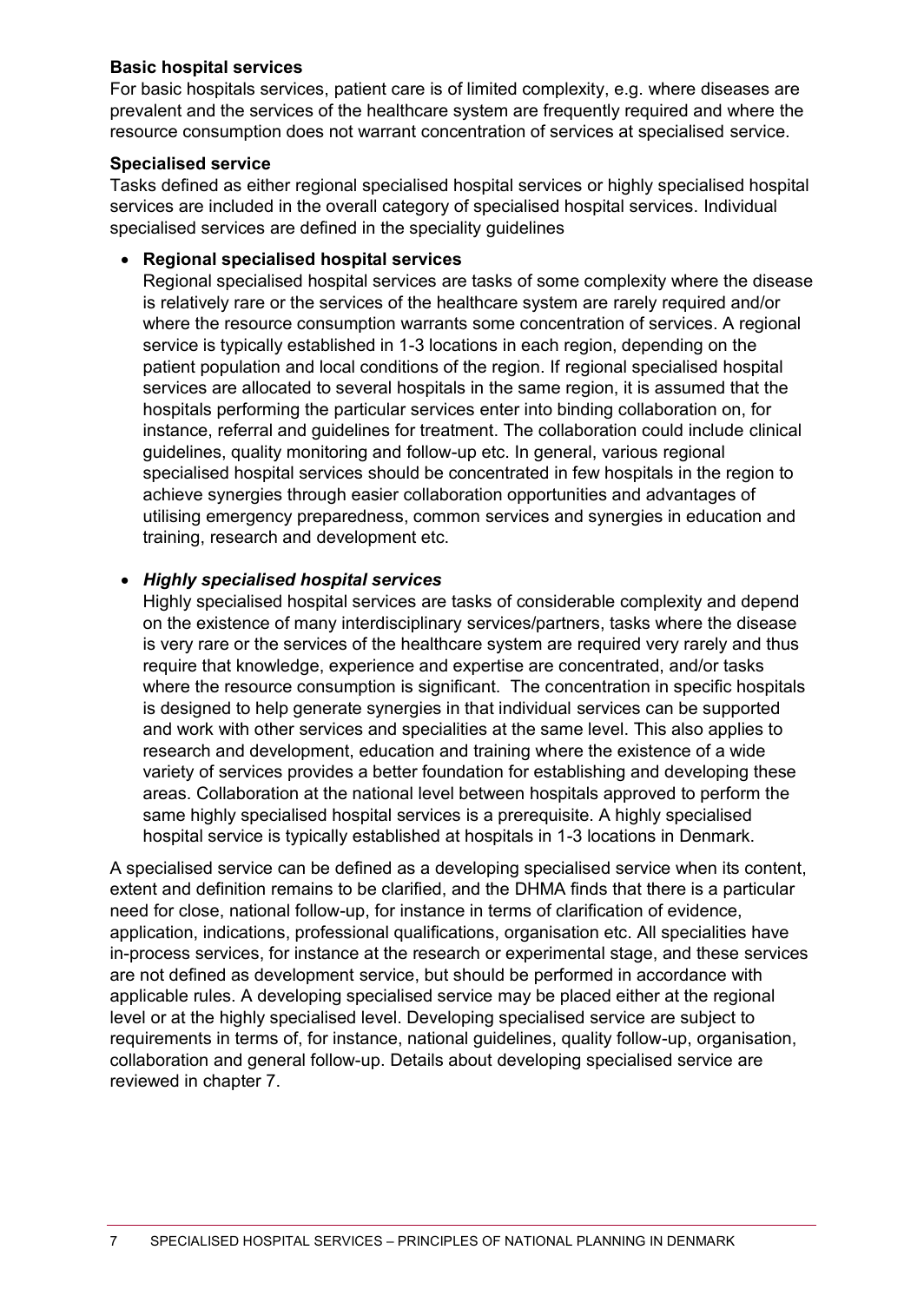Some services are so complex, rare or resource-intensive that treatment at an adequate level cannot be established independently in Denmark. In those cases, and in respect to current legislation in Denmark, patients can be referred for highly specialised hospital services abroad. Such referrals must be provided by a nationally recognized tertiary service in the field; such recommendations being subject to approval by the DHMA, see section 89 of the Danish Health Act. Some services may possibly be performed by a Danish hospital in formal collaboration with a hospital abroad; where relevant, this will be specified in the individual speciality guidance.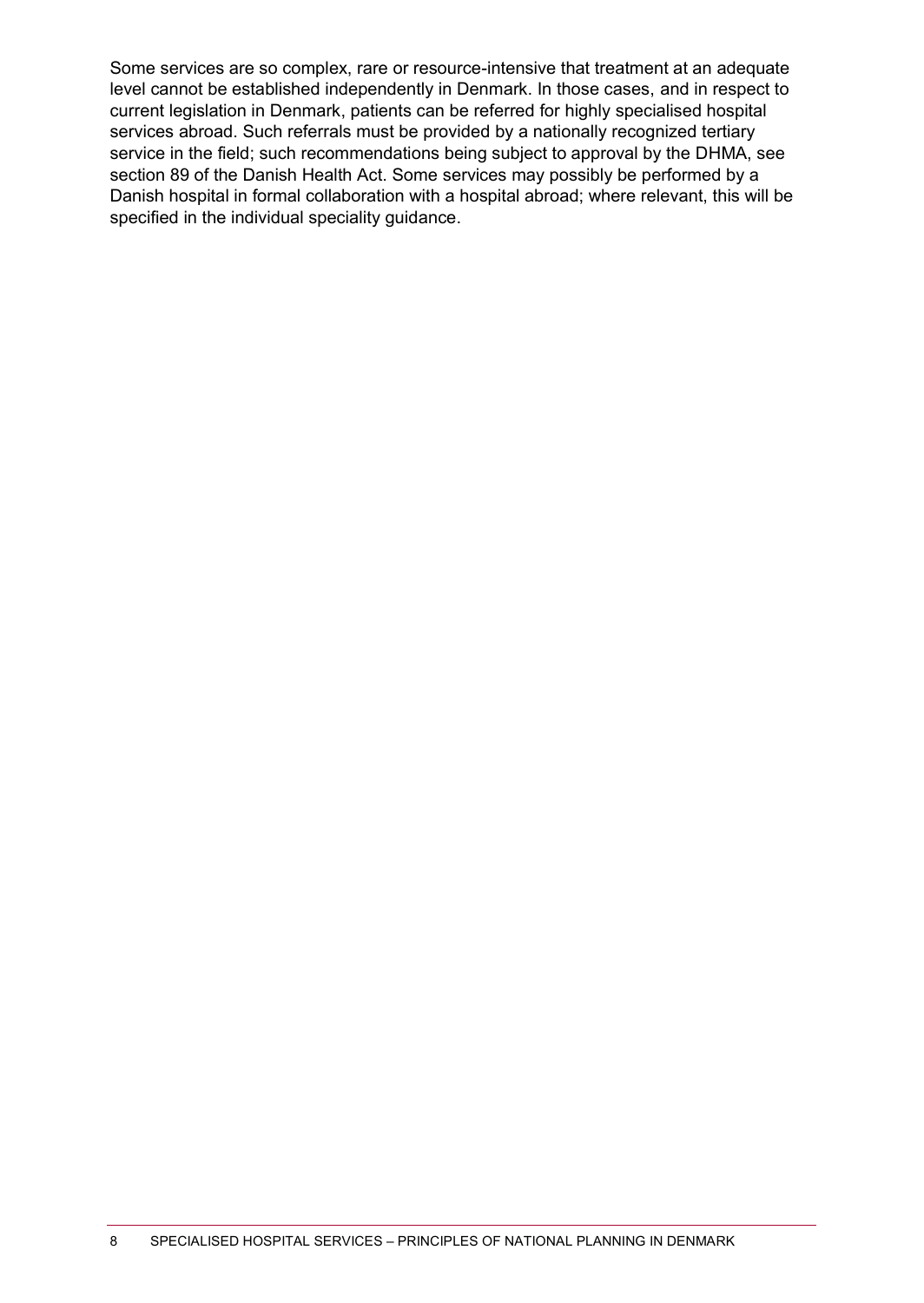# <span id="page-9-0"></span>CRITERIA FOR ALLOCATION AND ASSIGMENTS OF SPECIALISED SERVICES

Below follows a description of the criteria to be applied when a hospital service is defined as specialised and the prerequisites for assignment and approval of facilities to perform the service. The next chapter describes the overall prerequisites and requirements for the performance of specialised services. Figure 2 provides an overview of prerequisites and requirements.



3



### <span id="page-9-1"></span>**3.1 CRITERIA FOR SPECIALISED HOSPITAL SERVICES**

The premise of planning of specialised hospital services is that 'practice makes perfect'. This means that a service should be performed only in the number of locations necessary to ensure that the required and appropriate knowledge, experience, expertise and volume are available, along with the necessary facilities to deliver high-quality performance.

The allocation of a service to a given level of specialisation is based on an overall assessment of the *complexity, occurrence and resource consumption* of the service. The more complex, rare and resource-intensive the service, the more specialised it is.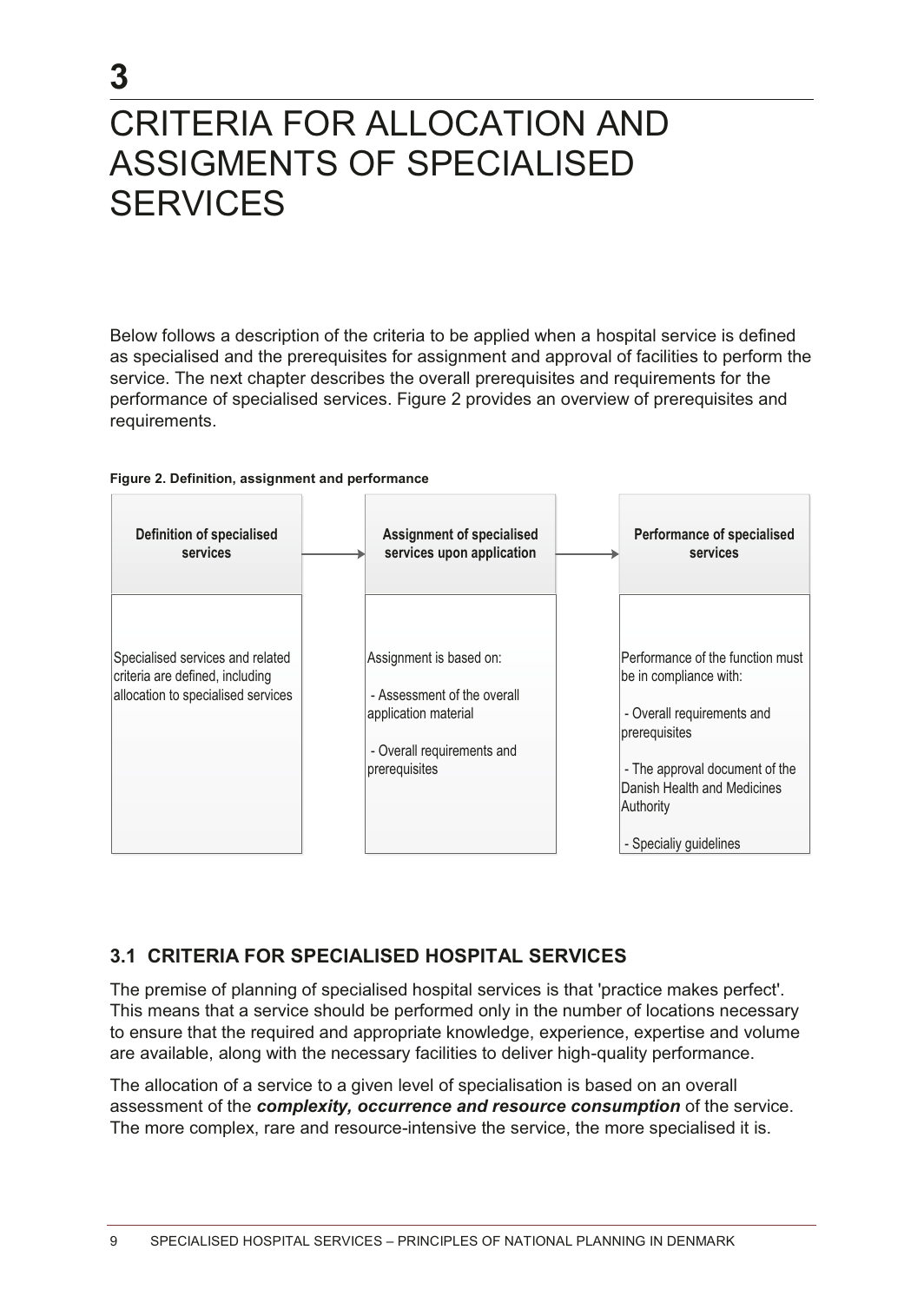Other factors to be taken into account are national and holistic aspects of the overall Danish hospital system, as well as regional and speciality-specific differences, including capacity, development and geographical conditions.

Thus, it is a priority to ensure that a national offer is available with the necessary capacity, supply reliability and availability.

*Complexity* is assessed based on the complexity of the service, for instance technically or in terms of assessment, and the need for collaboration with other specialities/services, including multidisciplinary collaboration, as well as the need for emergency preparedness.

*Occurrence* is in most cases estimated by the incidence of disease as assessed by the annual number of new cases of one or more conditions, or as the number of specific diagnostic or therapeutic modalities offered within the respective specialised service. Where relevant, measures of prevalence can also be used.. The need for experience, building of expertise, quality follow-up and development of the service is also considered. Some specialised services are so similar that specific expertise can be built that spans across these services. In these cases, the overall volume of these services may be included in the assessment of the future performance of the services.

The assessment of *resource consumption* includes considerations of socio-economic and economic conditions (for instance equipment or special medical products) and staff conditions (for instance specially qualified or specially trained staff).

Whenever possible, planning of specialised hospital services is evidence-based. Solid documentation exists for the relationship between volume and quality both at individual, unit and hospital level and for the benefit of close multidisciplinary collaboration between several specialities. However, evidence of specific organisational solutions is less well established. Thus, planning of specialised hospital services is to a large degree based on the knowledge and experience of health professionals.

The criteria of complexity, occurrence and resource consumption are not static. For instance, a specialised service may evolve to become more established, commonly known and uncomplicated. As a result, the indication area – and thus the patient population for the service – may grow, meaning that a regional service may change to become a main service. Consequently, developments may require changes and the establishment of new specialised services, and services may be reallocated from one level in the hospital service to another. These adjustments are subject to consultation with the Advisory Board for National Planning of Specialised Services (*Det Rådgivende Udvalg for Specialeplanlægning*).

### <span id="page-10-0"></span>**3.2 ASSIGNMENT OF SPECIALISED SERVICES**

The DHMA approves the allocation of specialised services to regional and private hospitals.

Where relevant, the DHMA will invite applications for the performance of specialised services<sup>2</sup>. Applications will usually be invited as part of the ordinary rounds of applications and only in exceptional cases outside these rounds. Based on the application material and

<sup>2</sup> DHMA Guideline no. 9753 of 27 February 2014 on the implementation of section 208 of the Danish Health Act on planning of specialised hospital services, in Danish only, <https://www.retsinformation.dk/Forms/R0710.aspx?id=161659>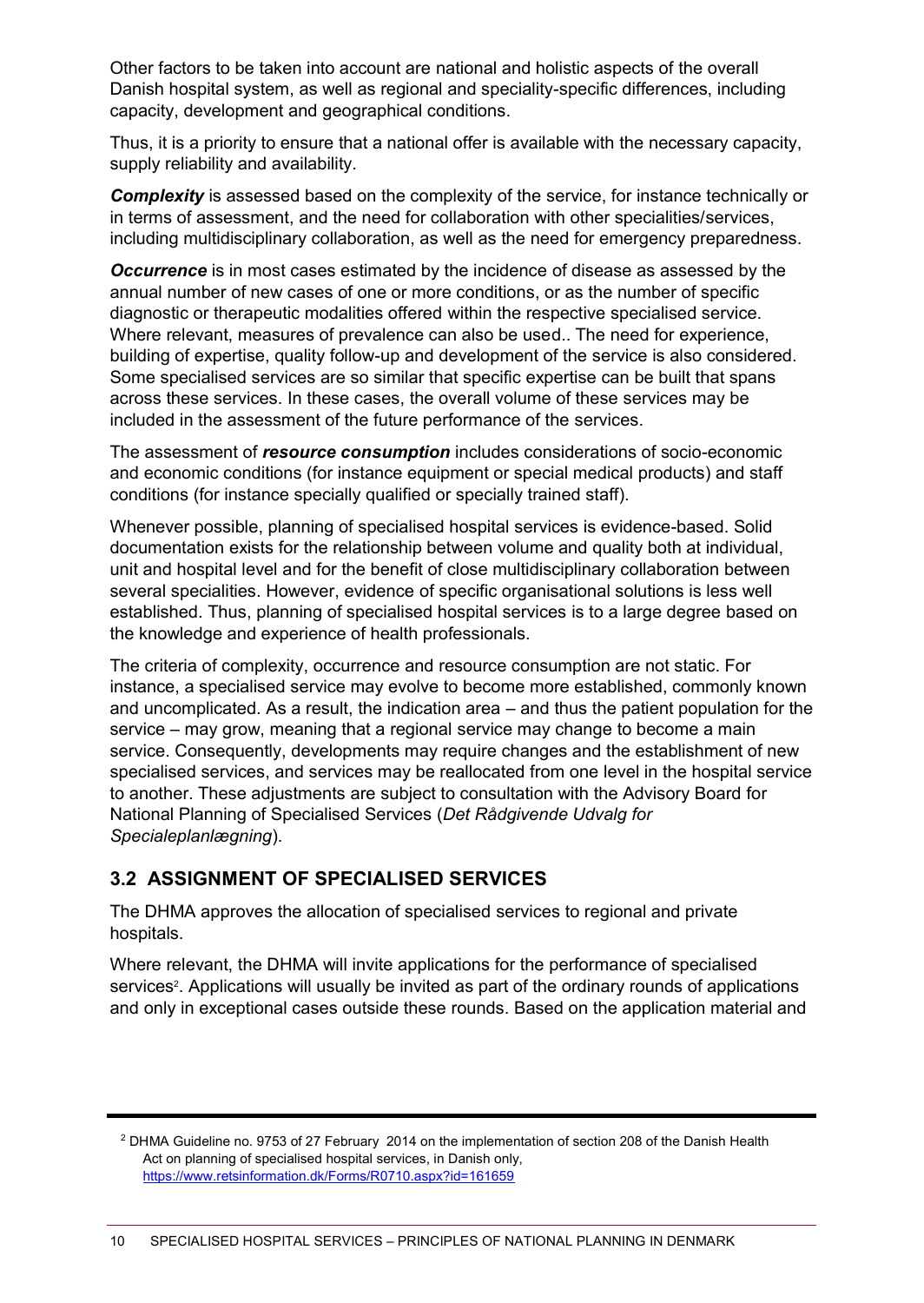any supplementary information, the DHMA will decide which hospitals will be approved to perform specialised services.

Hospitals approved to perform a specialised service must comply with the requirements specified in the relevant speciality guidelines, the specific approval document and the requirements set out in chapter 4.

As part of a round of applications, the DHMA evaluates the overall application material submitted by the applicants. Thus, it will be possible for an applicant to be allocated a specialised service it did not previously perform. However, at the same time, specialised services will not be reallocated unnecessarily, thereby ensuring the development of qualified professional environments and the resilience of the healthcare system. If, in connection with a review of the speciality plan, it is assessed that further concentration of specialised services is required, allocating specialised services to hospitals performing other specialised services at the same level will generally be prioritised. For instance, highly specialised hospital services will be allocated primarily to hospitals performing other highly specialised services, including services related to the service in question.

In general, approvals will be granted only as part of ordinary reviews of the speciality plan based on rounds of applications, and approvals generally apply until the DHMA announces that revised speciality guidelines will come into force.

The DHMA will assign a specific specialised service on the basis of the description of this service in the speciality guidelines. When a given specialised service is assigned, the successful applicant undertakes to perform the service in question in accordance with the speciality guidelines, its application and the DHMA's approval.

In cases of doubt, the DHMA's interpretation of the service or the group of patients catered for by the specialised service or the requirements for the performance of the service will apply.

It is assumed that the region/private hospital will notify the DHMA if it no longer complies with the requirements, if the prerequisites for the approval change during the approval period or if the service is no longer performed. The DHMA should be notified as soon as possible and in any circumstances in connection with the statutory annual status reporting. If, after the assignment of specialised services, the organisation of specialised services needs to be changed, and these changes are not described in the application material, the applicant must apply for approval of the changes.

The DHMA approves private hospitals to perform specialised services to the extent that publicly funded patient treatment is involved. Private hospitals approved to perform specialised services must generally comply with all requirements placed on regional hospitals performing specialised services. This is especially the case if the private hospital offer replaces a public offer.

The DHMA's approval of a specialised service in a private hospital means that Danish Regions (*Danske Regioner*) may enter into agreement with the hospital on the performance of the specialised service under the provisions of the Danish Health Act on extended free choice of hospitals. Regions may also enter into other types of agreement on the performance of a specialised service with a private hospital approved to perform the specialised service. If a private hospital has been approved to perform a specialised service, but does not obtain an agreement with the regions – and thus does not receive patients for publicly funded treatment – the DHMA will withdraw the approval as it would with a public hospital that is unable to maintain the volume anticipated in its original application.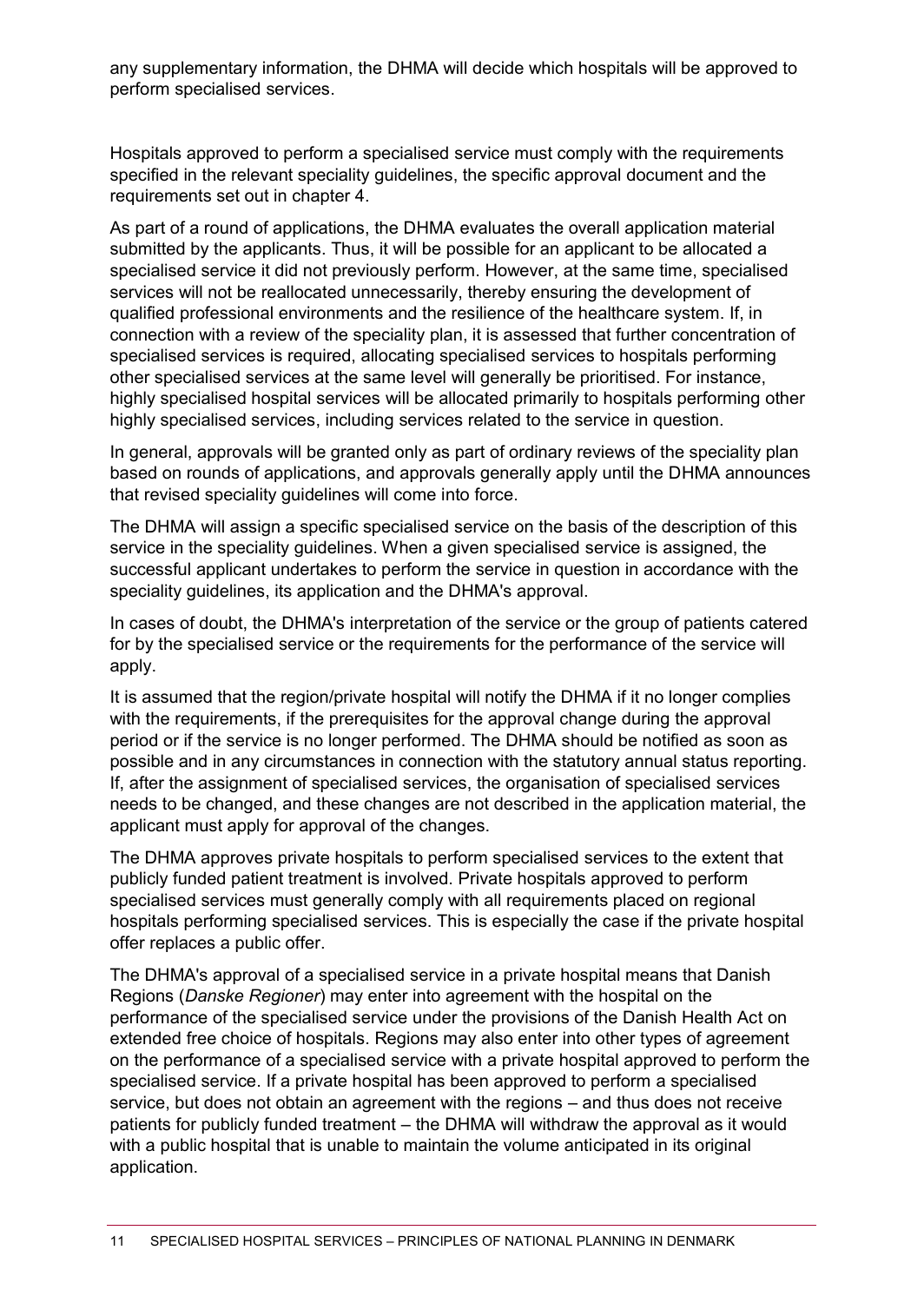A region cannot enter into agreement on a specialised service with a private hospital not approved by the DHMA to perform the specialised service in question.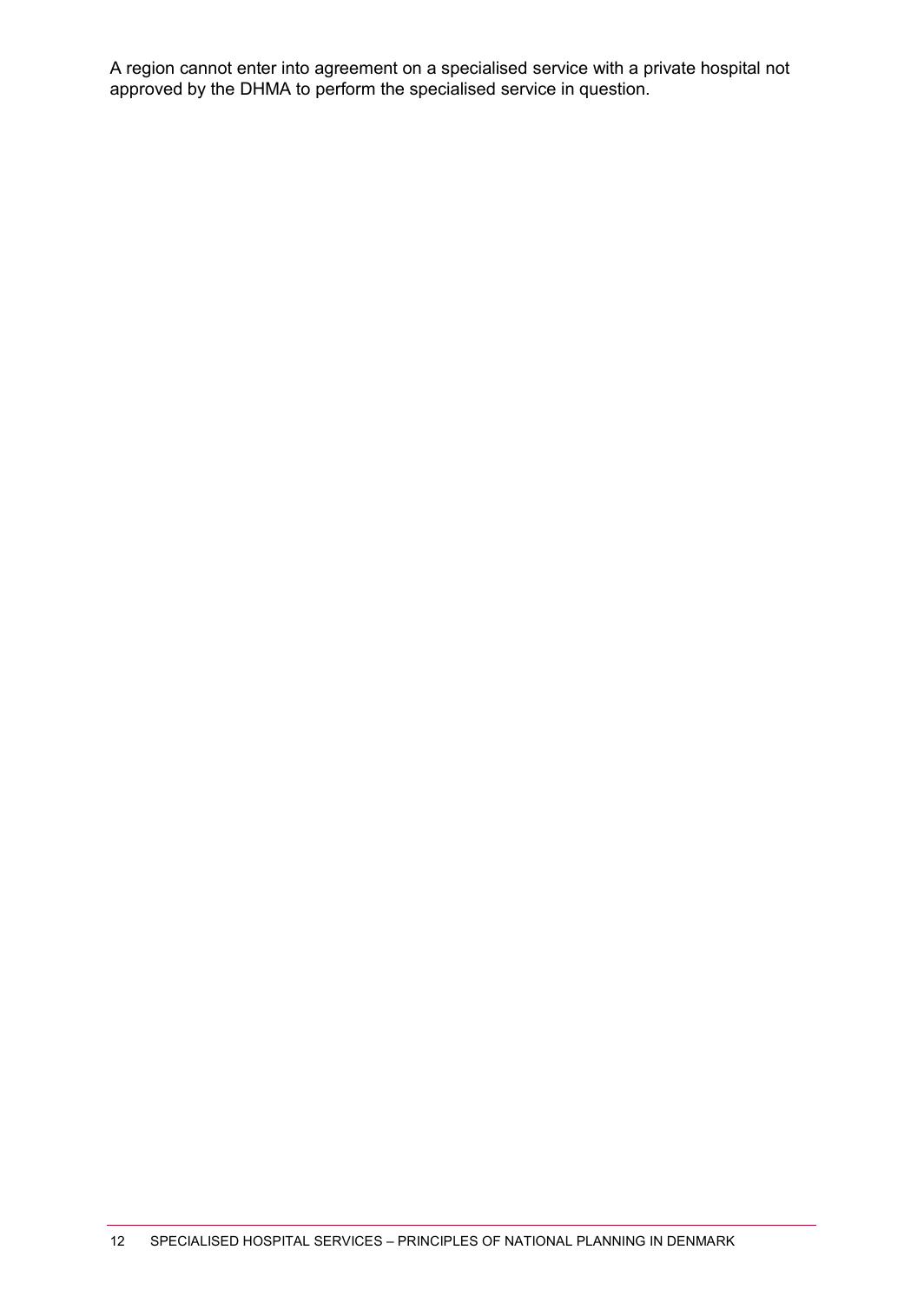# <span id="page-13-0"></span>GENERAL PREREQUISITES AND REQUIREMENTS FOR THE PERFORMANCE OF SPECIALISED SERVICES

4

This chapter describes the overall prerequisites and requirements for the performance of specialised services. Figure 3 provides an overview of these prerequisites and requirements.

#### Figure 3. Overview of prerequisites and requirements for hospitals' performance of specialised services



### <span id="page-13-1"></span>**4.1 GENERAL PREREQUISITES FOR THE PERFORMANCE OF SPECIALISED SERVICES**

### <span id="page-13-2"></span>**4.1.1 Operational responsibility and public service obligation**

Under section 74 of the Danish Health Act, the regional councils are responsible for the delivery of hospital services. If a region's hospitals perform a specialised service, the region thus has a public service obligation for the specialised service. The public service obligation entails an obligation to provide the specialised service 24/7/365 - also at peak times. To meet this obligation, at least three medical specialists must generally be available to perform the specific specialised service.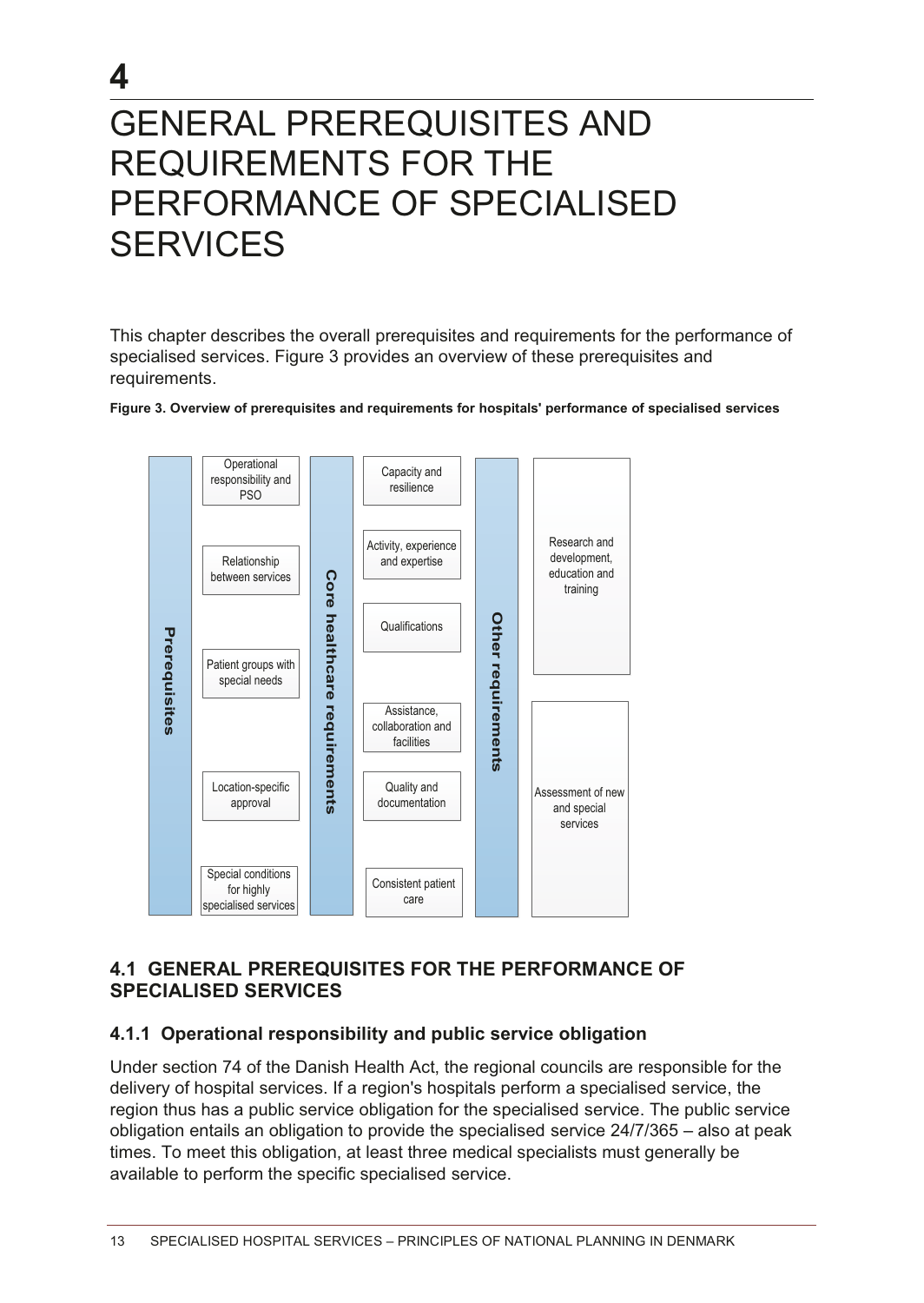If a specialised service is not performed in the region, under section 209 of the Danish Health Act the regional council must enter into agreements on the utilisation of the specialised services at the hospitals of other regions or private hospitals. Thus, the region is required to refer patients for the appropriate treatment, including at the appropriate specialised service, whether or not this service is provided in the region of residence or in other regions. Under the Danish Health Act, private hospitals, in principle, have equality of status with regional hospitals, and it may therefore be necessary to specify explicit requirements for the public service obligation, for instance in terms of capacity and duration of the public service obligation, if private hospitals are approved to perform specialised services.

### <span id="page-14-0"></span>**4.1.2 Relationship between different services**

The specialities are, to varying degrees, interdependent, and the regional councils must ensure the cross-speciality relationship. The various regional specialised hospital services in a speciality must be concentrated at the same (few) hospitals to maintain the professional environment of the speciality and a relevant relationship with other specialities. When organising their regional specialised hospital services and highly specialised hospital services in the region, regional councils are also expected generally to ensure the relationship with the main service and with assisting and collaborating specialities. The regions are also expected to ensure the necessary coordination between regions.

Often, the elective and acute services of a specialised service are performed at the same location. In general, it is assumed that the acute services of a specialised service may be provided only at hospitals also providing the elective services of the service. If the elective and acute services of a specialised service are not provided at the same hospital location, a detailed description of the relationship between the services must be submitted in order for the hospital to be approved for these services. If the hospital provides only elective services of a service, it must also be specified how the hospital plans to manage acute complications.

### <span id="page-14-1"></span>**4.1.3 Patient groups with special needs**

For l selected patient groups, some tasks must be performed at a higher specialised service than otherwise required for the disease. In some cases, with particularly vulnerable patient groups, tasks that are not normally specialised services must be performed at specialised service. Special patient groups could be patients with a primary disease or disorder that is usually treated at main service, but where additional severe diseases or disorders co-occur with the primary disease or disorder (comorbidity), warranting that the task should be performed at specialised service. For these special patient groups, pregnancy or age could also warrant that a task should be performed at specialised service.

The speciality guidelines describe that, for some specialised service, maintenance treatment in a stable phase may be provided at a lower level of specialisation. Moreover, with some patients, it may be appropriate to provide maintenance treatment in a stable phase at a lower service than indicated in the speciality guidelines. This decision, including the follow-up plan for both service levels, will be made at the specialised service responsible for the service; the decision in each case will always be subject to a specific assessment.

If a patient does not want to be referred to the relevant specialised service, or if there are other weighty professional reasons for not referring or transferring the patient to the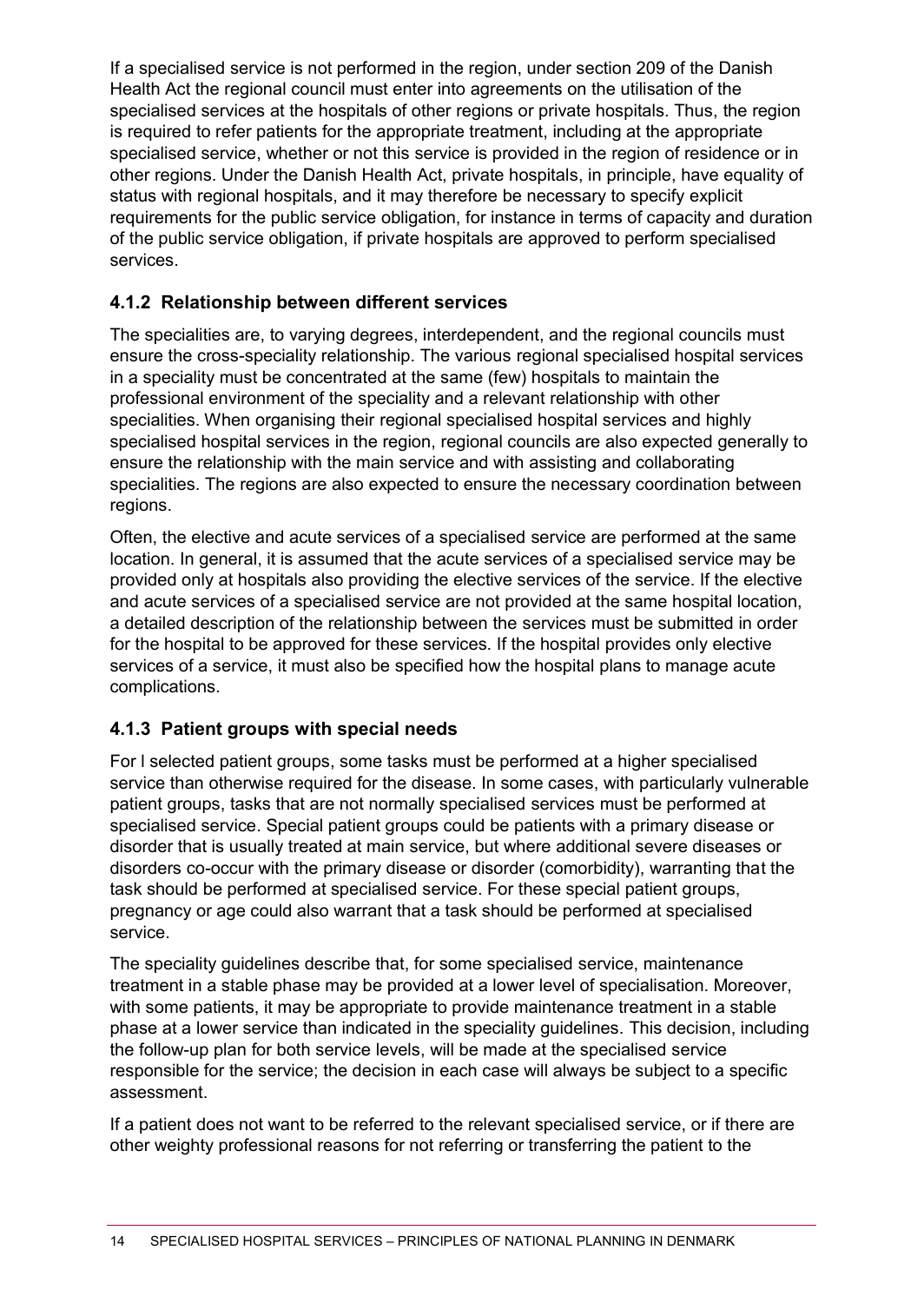relevant level of specialisation, the information and consent given must be specified in the patient's medical record.

It is assumed, inter alia, that treatment of children requiring anaesthesia is provided in accordance with the recommendations and requirements set out in the speciality guidelines for anaesthesiology and that treatment of pregnant women is provided in accordance with the recommendations and requirements set out in the speciality guidelines for gynaecology and obstetrics.

In addition to the diseases and treatments specified in the speciality guidelines, other selected patients should also be referred to a hospital providing specialised services, for instance in case of unclarified and complex conditions, particularly difficult or resourceintensive treatments or very rare conditions, even if these are not mentioned explicitly in the speciality guidelines, and/or special treatment offers are not expected to be available.

### <span id="page-15-0"></span>**4.1.4 Specialised services are approved for performance at specific, designated locations only**

The DHMA's approval of specialised services is location-specific. The location means the geographical location of the hospital, i.e. its physical location/address. Hospital locations are typically listed in 'SOR' (Register of Danish Health Organisations), under hospital classification for regional hospitals, or in 'CVR' (Central Business Register of Denmark), under the P number register for private hospitals.

A specialised service may be performed only at locations approved for the performance of the service independently or in formal collaboration at the hospital location specified. This means that the DHMA's approval of a specific specialised service applies only to the specified speciality at the specific, designated hospital and at the physical location approved by the DHMA.

### <span id="page-15-1"></span>**4.1.5 Special conditions for highly specialised services**

Due to the Danish Health Act's focus on quality, the principle that 'practice makes perfect' and the requirements for ongoing professional development, requirements especially for the performance of highly specialised services are extensive. Planning of specialised hospital services must ensure sufficient volume in the performance of a highly specialised service and ensure that the necessary special resources are available, including, for example, close collaboration with many other specialities at a highly specialised level. Moreover, planning of specialised hospital services must form the basis for utilising the experience gained in the ongoing professional development, research, education and training in the area. Thus – to an even greater extent than for the specialised level in general – it is essential for highly specialised services that public as well as private hospitals performing highly specialised services participate in professional development, research, education and training in the area, including in cross-regional collaboration to this effect. Finally, in its planning, the DHMA must ensure that the entire country has the best possible access to highly specialised services.

### <span id="page-15-2"></span>**4.2 REQUIREMENTS FOR THE PERFORMANCE OF SPECIALISED SERVICES**

Below, the requirements for the performance of specialised services are reviewed. A number of core healthcare requirements are listed, all of which must be met by hospitals approved to perform specialised services; in addition, a number of other requirements are described.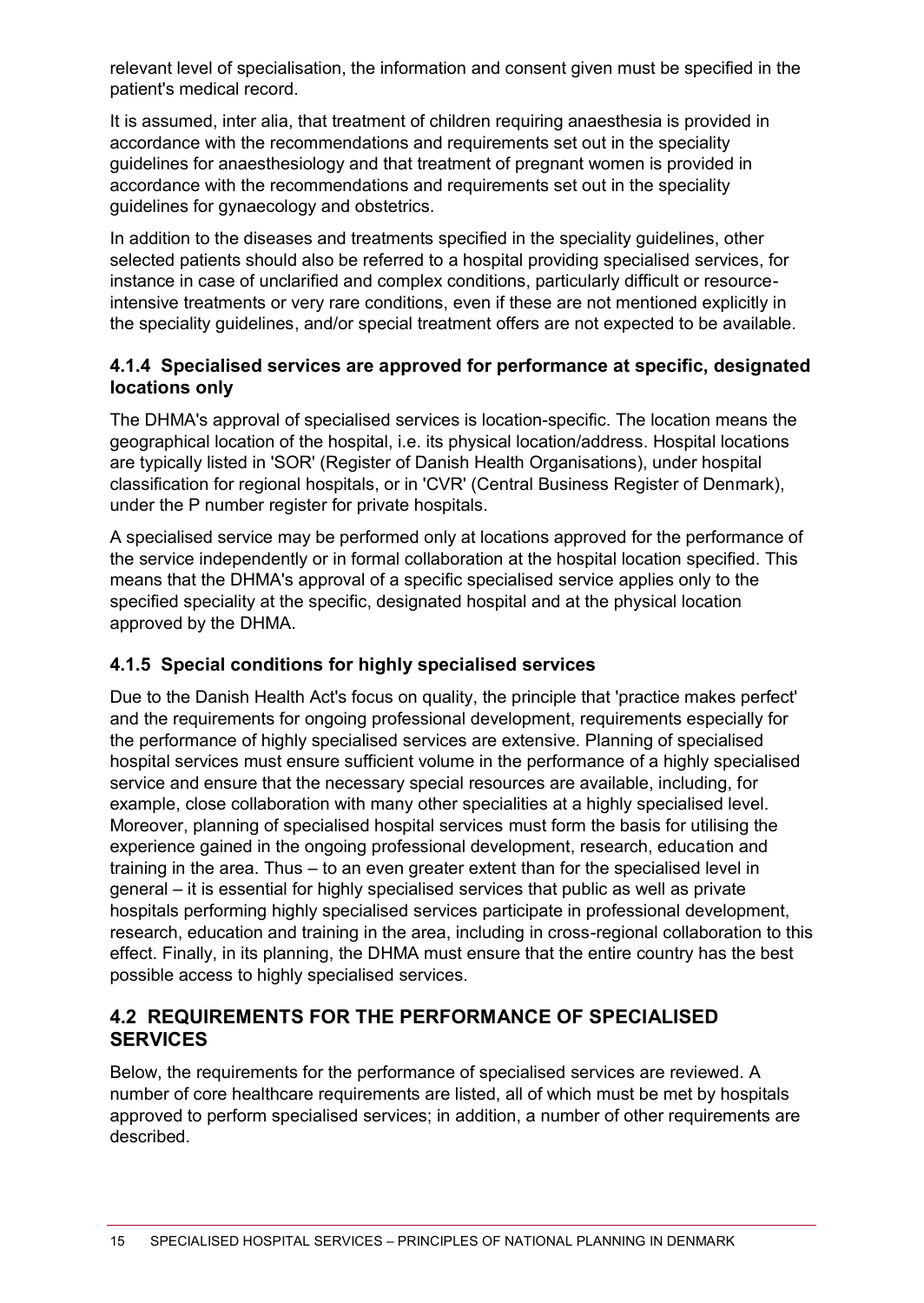### <span id="page-16-0"></span>**4.2.1 Core healthcare requirements**

The same basic requirements apply to the performance of specialised services at public and private hospitals. Where private hospitals perform services on behalf of the public hospital service under an operating agreement concluded with a region or a similar authority, the private hospital must generally comply with the same requirements as the regions. If a private hospital performs a specialised service under the provisions on extended free choice of hospitals, the private hospital must comply with the core healthcare requirements for the service.

### **Capacity and resilience**

Hospitals performing a specialised service must have the capacity and resilience required to perform the service in question. To ensure that a specialised service is available 24/7/365 and to ensure building and development of experience and a professional environment, it is generally assumed that at least three medical specialists have the specific qualifications to perform a given specialised service at a hospital in the speciality in question and at the level in question. The individual medical specialist may have specific qualifications to perform several specialised services. It is also assumed that qualifications relative to the individual specialised service are available from other relevant professional groups.

### **Activity, experience and expertise**

In general, there is a relationship between quality, healthcare experience and expertise and volume at individual, unit and hospital level; thus, sufficient volume is an important factor in the performance of a specialised service. Hospitals performing a specialised service must have sufficient activity to achieve, maintain and develop experience in all professional groups. Moreover, there may be requirements as prerequisites for the service in terms of interdisciplinary services, emergency preparedness for both the service and other areas and the existence of other specialised services.

#### **Qualifications**

Hospitals performing a specialised service must ensure that sufficient staff, including doctors, nursing staff and other staff with the relevant and assumed specific qualifications, are available to perform the specialised service in the form of diagnostics, treatment, information, observation, nursing, rehabilitation etc. For the treatment of children, it is important to ensure that both medical specialists and nursing staff also have experience with the treatment of children and the qualifications to go along with it.

#### **Collaboration with other specialities**

If relevant, and where the expertise of other specialities is available, collaboration with other specialities is generally a prerequisite for the performance of specialised services.

In addition to this general prerequisite, the speciality guidelines specify requirements for collaboration with other specified specialities.

Interdisciplinary collaboration on the patient and more focus on the patient care process are increasingly needed. With technological advances, some treatments are becoming more complex, involving more speciality areas. In addition, there is a higher prevalence of multimorbidity than previously, due, inter alia, to the ageing population, which also increases the need for interdisciplinary collaboration.

Collaboration between specialities is important in a number of areas in daily clinical work and can take on many forms. Some specialities collaborate on specific patient groups, others on specific clinical procedures/services. Collaboration between two or more specialities may, for example, be simultaneous or serial, and in some cases joint conferences or shared clinical guidelines may be required to ensure quality and coherence in patient care efforts.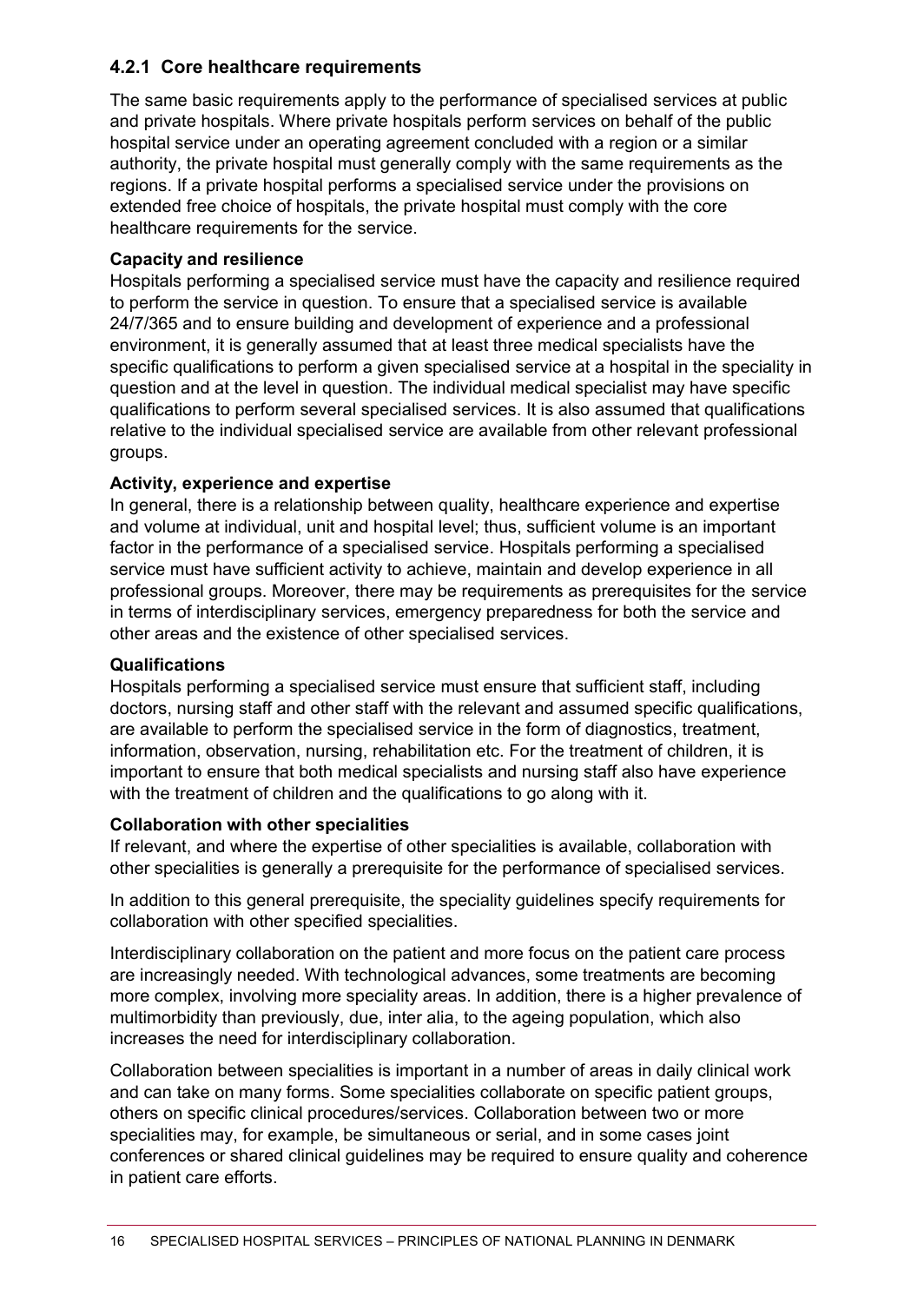There is also an increasing tendency for medical specialists from different specialities to use the same treatment modalities and technologies, thus necessitating collaboration to ensure uniform treatment and sharing of experience. Some services are performed more appropriately if the necessary specialities are available at the same location, while other services may very well be performed in collaboration between specialities at different locations.

The speciality guidelines generally assume that a number of supporting hospital services are available at all service levels (or that access to such supporting services is available, depending on the specific specialised service). Thus – unless specific requirements exist for collaboration with these specialities in order to perform the individual specialised services – these specialities are not mentioned specifically in individual speciality guidelines:

- Radiology
- Clinical biochemistry
- Clinical immunology with blood bank services
- Clinical microbiology
- Pathological anatomy and cytology
- Clinical physiology and nuclear medicine
- Clinical pharmacology
- Paediatrics in the treatment of children
- Anaesthesiology in surgery

When intensive therapy is needed in the performance of specialised services, Intensive Level II is required as a minimum.

In general, specialised services must be performed in collaboration with other relevant specialities and, where relevant, at least at the same level of specialisation. This also means that, to the greatest possible extent, specialised services should be performed at a limited number of hospitals in Denmark with a wide range of collaborating specialities and facilities available at a relevant level of specialisation.

The speciality guidelines include the following requirements for collaboration between one or more specialities (inter-speciality collaboration):

- 1) To be performed in close collaboration with [speciality]
	- a) At the location [*To be specified explicitly if this is a requirement*]

*Explanation: Close collaboration with one or more other specialities is required. If the service must be performed at the location, this will be specified explicitly in the speciality guidelines.*

2) To be performed in a multidisciplinary team with [speciality/specialities] a) At the location [*To be specified explicitly if this is a requirement*]

*Explanation: Multidisciplinary team collaboration with one or more other specialities is required. Collaboration is based on shared guidelines and joint conferences. If the service must be performed at the location, this will be specified explicitly in the speciality guidelines.*

*3)* To be performed in close collaboration rooted in one unit

*Explanation: Close collaboration with one or more other specialities in one unit at the same location is required. The rooting in one unit (organisational or physical) is designed to ensure a robust professional environment, joint professional development and building of sufficient experience to deliver high-quality healthcare treatment. Collaboration will typically be simultaneous where several specialities treat the patient*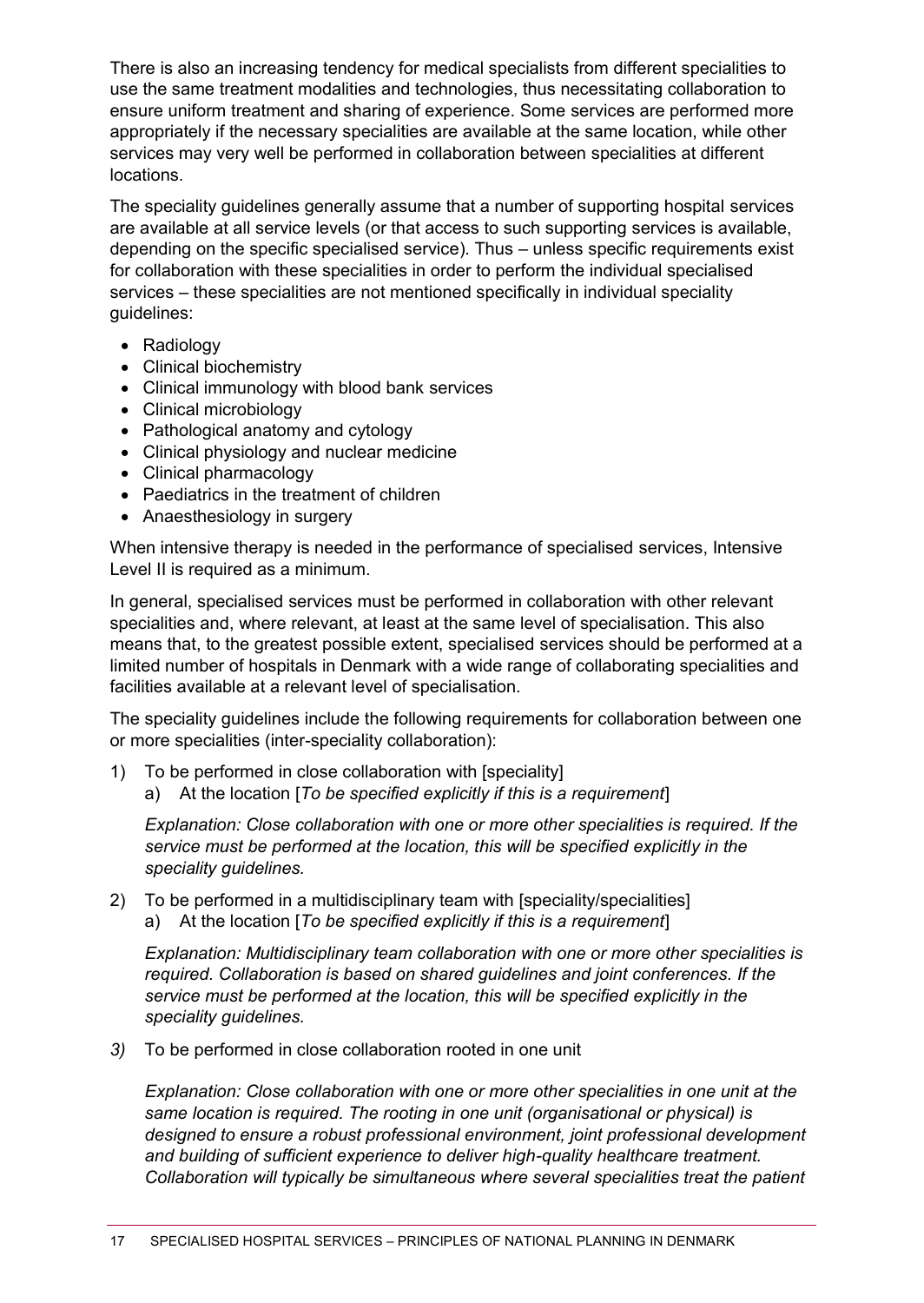*at the same time, or in relation to specialised services where the same treatment can be performed by medical specialists in one or more specialities.*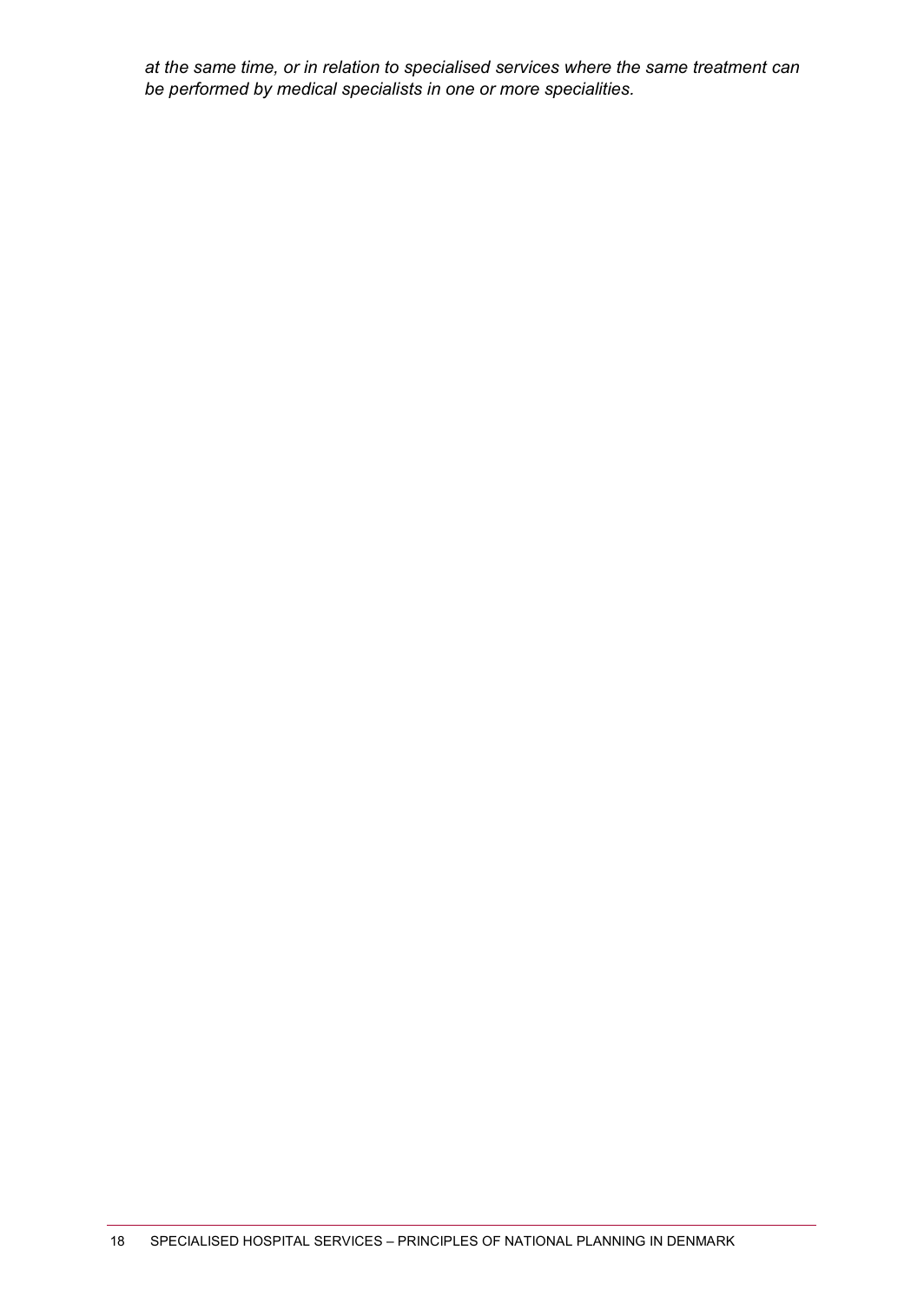4) To be performed in interdisciplinary collaboration between [professional groups]

*Explanation: Interdisciplinary collaboration is required when the involvement of several different professional groups is particularly important.* 

In hospitals treating elective patients only, collaboration with all of the specialities stipulated in the speciality guidelines may not be required. In those cases, a specific assessment of the individual specialised service applied for will be required.

Private hospitals, in particular, may experience cases where a collaborating speciality or a specific facility is not available in the hospital. In those cases, it should be documented in the application for specialised services how and where specifically collaboration with the speciality in question will be established.

### **Assistance from medical specialist in own speciality**

The individual speciality guidelines specify requirements for how assistance must be available from a medical specialist from a given speciality. The assistance requirement refers to on-call time, as it is assumed that medical specialists in the speciality in question are present in the daytime on weekdays.

The specific implementation of these requirements, including work planning and staffing, will be a local management responsibility. Where the speciality guidelines specify requirements for medical specialist assistance, it is a local management responsibility to determine whether, in the specific case, this qualification requirement may be met by doctors towards the end of their speciality training for the speciality in question.

At the level of basic hospitals services, the DHMA issues recommendations. At the regional and highly specialised the requirements of the DHMA are specified for assistance from a medical specialist in the speciality in question as follows:

- 1) Immediately (usually within minutes)
- 2) Within a short period of time (usually 30 minutes depending on the specialised service)
- 3) The following day
- 4) The following weekday
- 5) Telephone advice (telephone advice also covers other types of advice where the medical specialist is not physically present at the location, including computermediated communication technologies).

The speciality guidelines may provide more specified requirements for the specific specialised services, for instance in terms of the qualifications of the medical specialist.

In some specialities, advice from medical specialists using modern technological solutions may be relevant. If a hospital plans to use such solutions, they may be described in the hospital's application for the performance of specialised services to the DHMA.

When hospitals treat elective patients only, the medical specialist may not in all cases be required to provide assistance at the same speed as in hospitals with acute services. In those cases, a specific assessment of the individual specialised service applied for will be required.

#### **Quality and documentation**

It is assumed that hospitals will ensure high quality in the performance of specialised services and will provide ongoing documentation of their efforts. Thus, hospitals performing specialised services must document these services. It is assumed that the hospitals report to relevant clinical quality databases and respond to local and national quality monitoring, which is a requirement for performing specialised services.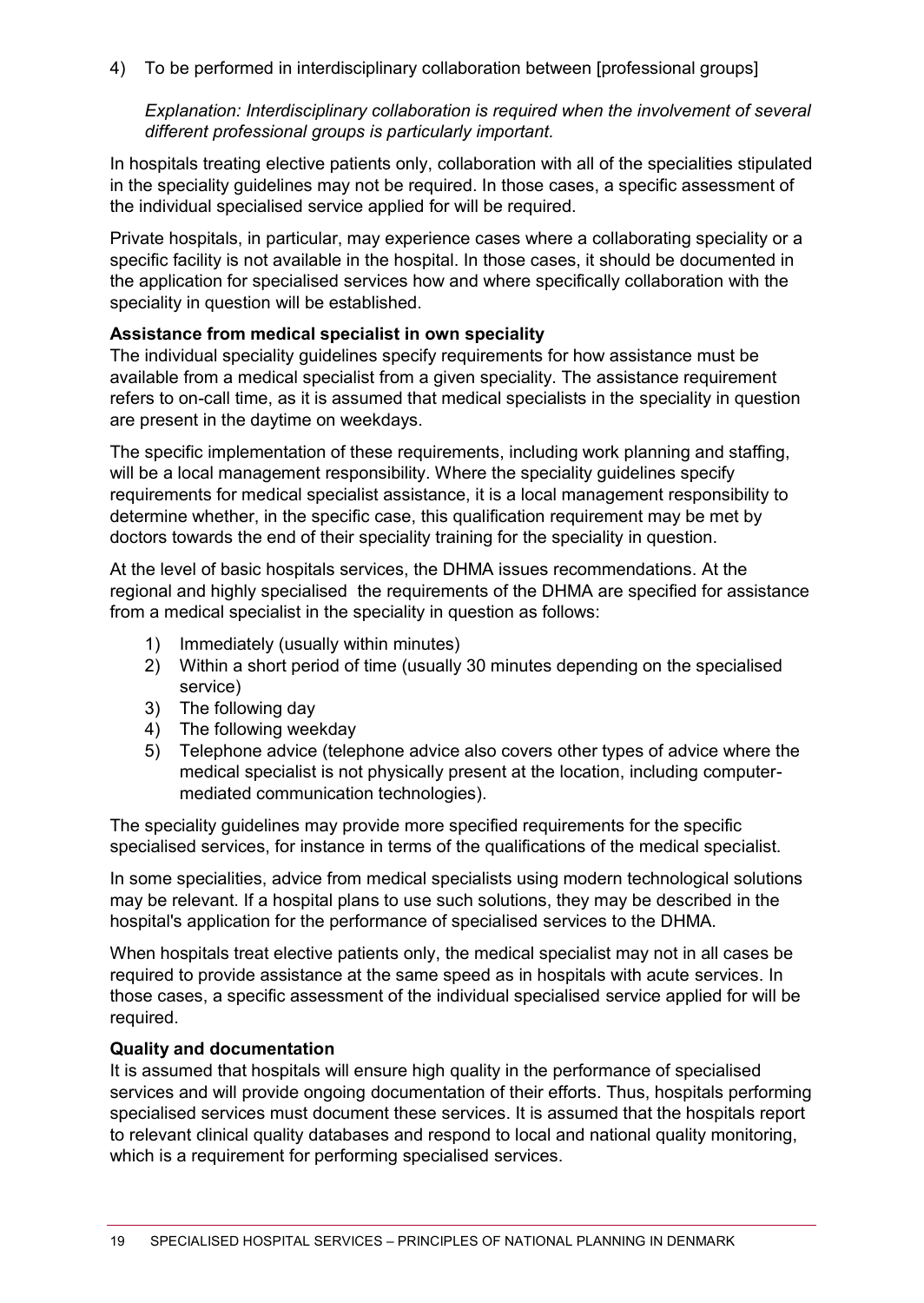It is assumed that assessment and treatment etc. comply with national clinical guidelines where applicable. This can be seen as a prerequisite for providing generally uniform treatment for which quality follow-up can be conducted.

Regions and private hospitals are required to submit an annual status report to the DHMA on their compliance with the requirements for the performance of the specialised services assigned.

### **Consistent patient care**

Hospitals performing a specialised service are generally required to establish collaboration on patient care, for instance when, after being diagnosed at a hospital with main service, patients are referred to a hospital performing a specialised service, but also when patients are referred from the primary to the secondary sector.

### <span id="page-20-0"></span>**4.2.2 Other requirements**

In addition to core healthcare requirements, hospitals performing specialised services must comply with requirements for research and development, training and education, assessment of new and special services and collaboration on dissemination of information where applicable. These requirements apply to public hospitals and private hospitals performing specific services by agreement with the public hospital service under a regional operating agreement or similar agreement. Where private hospitals perform specialised services under the provisions on extended free choice of hospitals, the private hospitals must generally comply with the core healthcare requirements specified above. Moreover, in exceptional cases, it may be necessary to demand that, although a private hospital performs a service only under the provisions on extended free choice of hospitals, it may be subject to the obligations below, for instance if private hospitals at the national level perform a substantial portion of the overall activity in the area.

### **Research and development, education and training**

Hospitals performing a specialised service must perform research and development tasks related to the service. Interdisciplinary collaboration between relevant departments/departments performing the same specialised service will be important, for instance to achieve sufficient patient volume.

Hospitals performing highly specialised services may be required to engage in research collaboration, internationally and with other hospitals performing highly specialised services.

Moreover, hospitals must participate in education and training, including continuing medical education. In this context, any consequences of the allocation of specialised services must be assessed specifically in relation to continuing medical education.

### **Assessment of new and special services**

Hospitals performing a specialised service are required – when deemed relevant – to carry out assessments/analyses and health technology assessments (HTA) before new technology and new treatments etc. for the specialised service are introduced. This applies to plans for commissioning of new technology and treatments at the specific hospital. In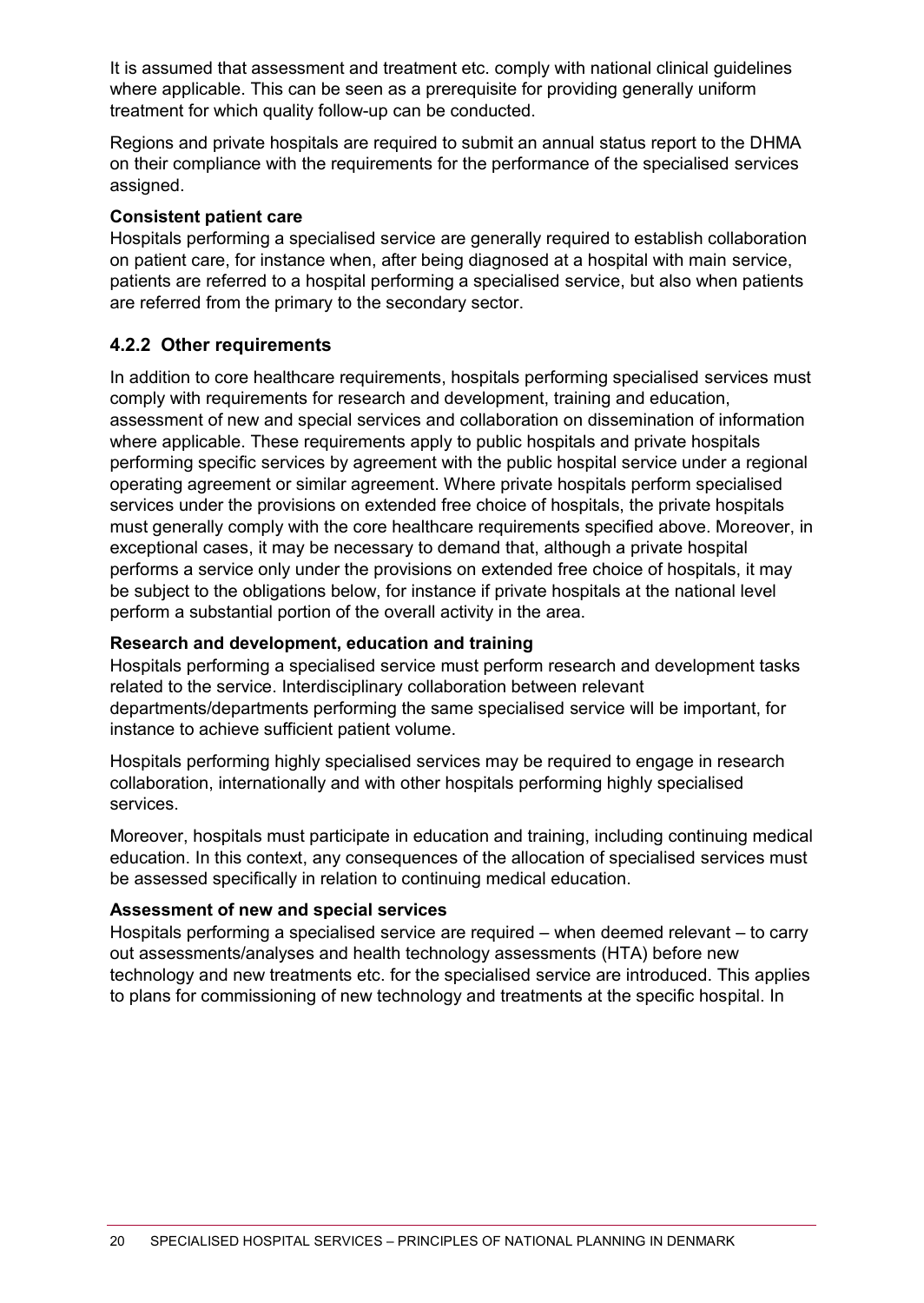this context, reference is made also to the DHMA's guidance on the introduction of new treatments in Danish healthcare<sup>3</sup>

<sup>3</sup> 'Vejledning om indførelse af nye behandlinger i sundhedsvæsenet' (1999), in Danish only, [https://sundhedsstyrelsen.dk/Udgivelser/1999/Vejledning%20om%20indfoerelse%20af%20nye%20behan](https://sundhedsstyrelsen.dk/Udgivelser/1999/Vejledning%20om%20indfoerelse%20af%20nye%20behandlinger%20i%20sundhedsvaesenet.aspx) [dlinger%20i%20sundhedsvaesenet.aspx](https://sundhedsstyrelsen.dk/Udgivelser/1999/Vejledning%20om%20indfoerelse%20af%20nye%20behandlinger%20i%20sundhedsvaesenet.aspx)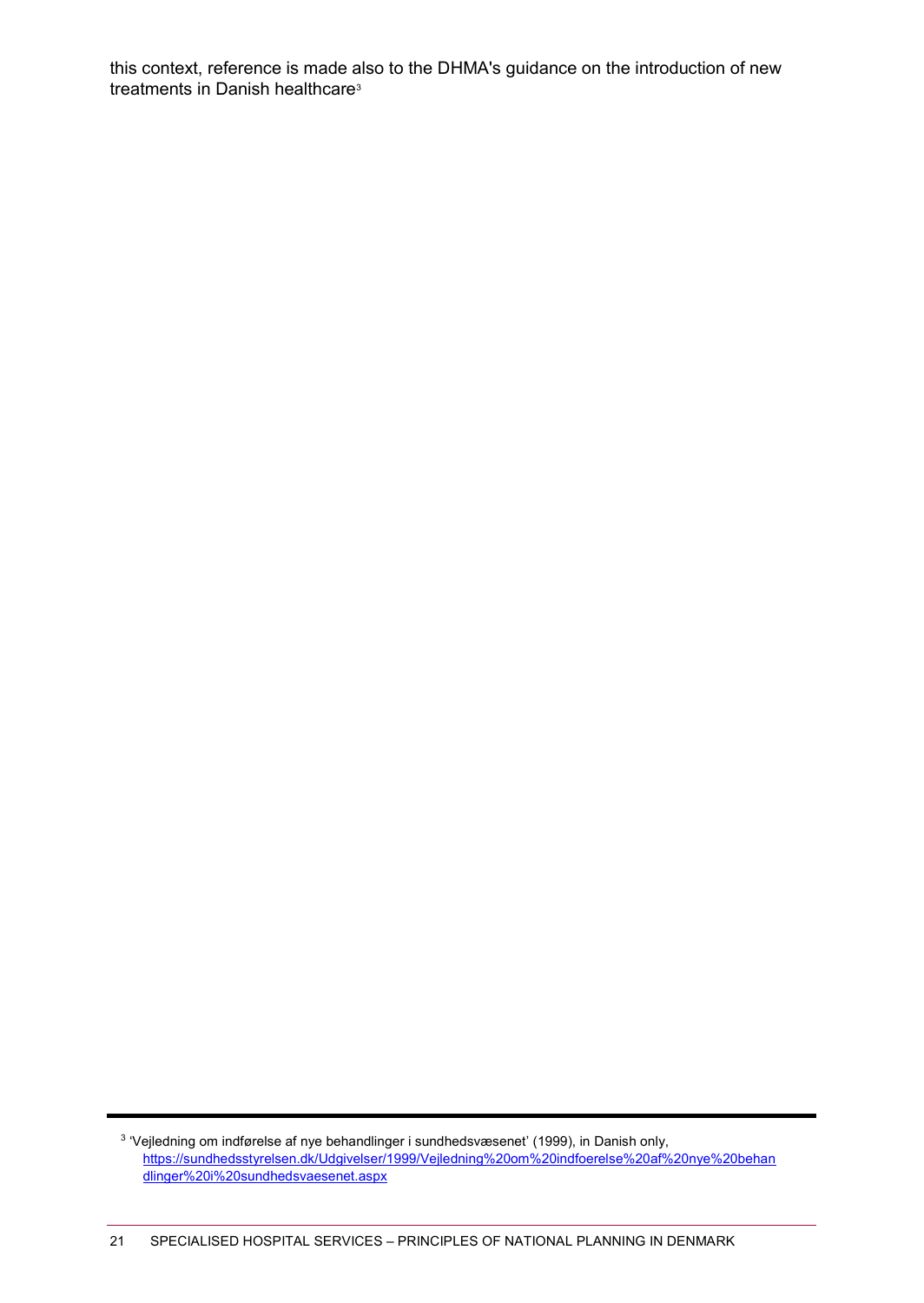# <span id="page-22-0"></span>CONSISTENT PATIENT CARE AND INTERDISCIPLINARY COLLABORATION

**5**

The DHMA generally assumes that all hospitals will enter into relevant collaboration with other hospitals performing similar or related services within or across regions. This is essential to ensure optimal knowledge sharing, efficient resource utilisation and appropriate patient care.

Hospital departments involved in a patient care process are also assumed to engage in ongoing and appropriately coordinated collaboration – both in terms of cross-speciality collaboration in the same hospital and in terms of referral and collaboration between various levels of specialisation either within the same speciality or in another speciality.

Clear, written collaboration agreements are appropriate when it comes to the allocation of specific tasks in a patient care process. These agreements are often referred to as formal collaboration agreements. At the level of basic hospital service, regions and hospital departments are free to enter into this type of collaboration agreement. Collaboration agreements relating to or involving specialised services, on the other hand, are subject to approval by the DHMA.

Planning of specialised hospital services may involve various types of collaboration. The speciality guidelines typically specify two types of collaboration: multidisciplinary team collaboration and formal collaboration, which are reviewed below.

### <span id="page-22-1"></span>**5.1 FORMAL COLLABORATION ON SPECIALISED SERVICES AND OFF-LOCATION SERVICES**

Considerations of proximity to the patient's home, patient volume, resource consumption, special organisational conditions, education and training and overall national and regional conditions, including geographical conditions, may, in some cases, warrant the establishment of formal collaboration between different units and services on specific specialised services within or across regions.

Thus, where appropriate, formal collaboration enables specialised services or parts of specialised services to be performed at a high level of quality in more hospitals than would otherwise have been the case, and may also help to quality assure services in hospitals that cannot independently meet all requirements and prerequisites, for instance, if the patient volume is too small, or training collaboration is needed to ensure necessary qualifications or follow-up and data collection.

When the DHMA approves a specialised service to be performed in formal collaboration, this means that the specialised service or parts of the specialised service (for instance parts or phases of patient care processes or limited patient groups) can be performed at the designated approved hospital location, provided that it is performed in formal collaboration with another hospital approved for independent performance of this specialised service.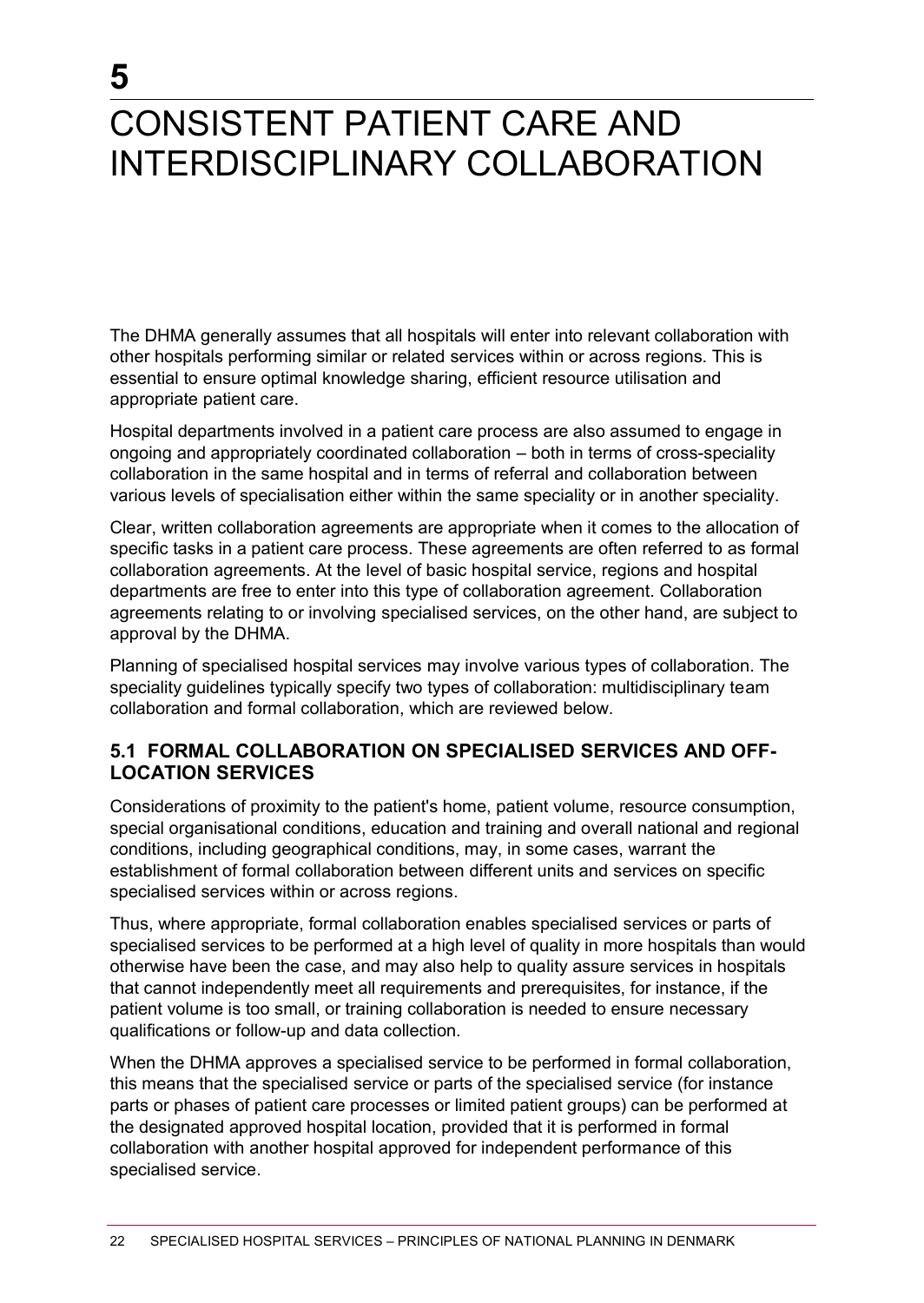The independently approved hospital may set requirements for which processes or patients that are as a minimum to be conferred with or seen by the independently approved hospital, for instance patients affected by particularly complex diseases. In some cases, the speciality guidelines will specify the patients/processes involved.

In general, the DHMA approves formal collaboration agreements on the performance of specialised services at other locations/lower service levels only if this is explicitly specified in the speciality guidelines as a possibility. However, in connection with the application process, additional formal collaboration agreements may be approved if warranted by special conditions.

Hospitals approved by the DHMA to perform specialised services or parts of specialised services in formal collaboration are required to enter into a written, binding collaboration agreement with another hospital that has been independently approved to perform the specialised service in question. This collaboration agreement will be the prerequisite for the hospital that has been approved only to perform a specialised service in formal collaboration to maintain its approval.

When a hospital that has been independently approved to perform a given specialised service enters into a formal collaboration agreement with a hospital approved only to perform the specialised service or parts of the specialised service in formal collaboration, it undertakes a number of obligations, for instance monitoring of the overall specialised service to ensure that it is performed to a satisfactory quality level and within the given framework. This can be ensured, for instance, through joint education and training, quality development and data collection.

However, it should be noted that the hospital approved to perform the service in formal collaboration is fully responsible for the quality of treatment and for ensuring compliance with the requirements and prerequisites set out in the approval document and the speciality guidelines.

The mutual responsibility and the mutual obligations should be specified in the written formal collaboration agreement.

The specific content of the formal collaboration agreement may vary depending on local conditions, but it must be within the framework specified in the relevant speciality guidelines and in the DHMA's approval documents.

The specific formal collaboration agreements on specialised services must be available and submitted for approval if requested by the DHMA. The DHMA's approval of formal collaboration is based on a specific assessment of the application, and possibly the collaboration agreement, and whether it complies with the prerequisites for the specific specialised service.

The status of the formal collaboration on specialised services is included in the annual status reports to the DHMA on the performance of specialised services.

It will be possible to perform specialised services at other hospital locations in the form of off-location services. In relation to a specialised service, an off-location service means that a treatment team from the location approved for the performance of the specialised service to a limited extent performs the service at a different location, for instance in the form of a decentralised outpatient service where the treatment team from the location approved for the performance of specialised services performs the service at a different location.

Requirements and frameworks for planned off-location services must be described in connection with the application for the performance of the service and will thus be included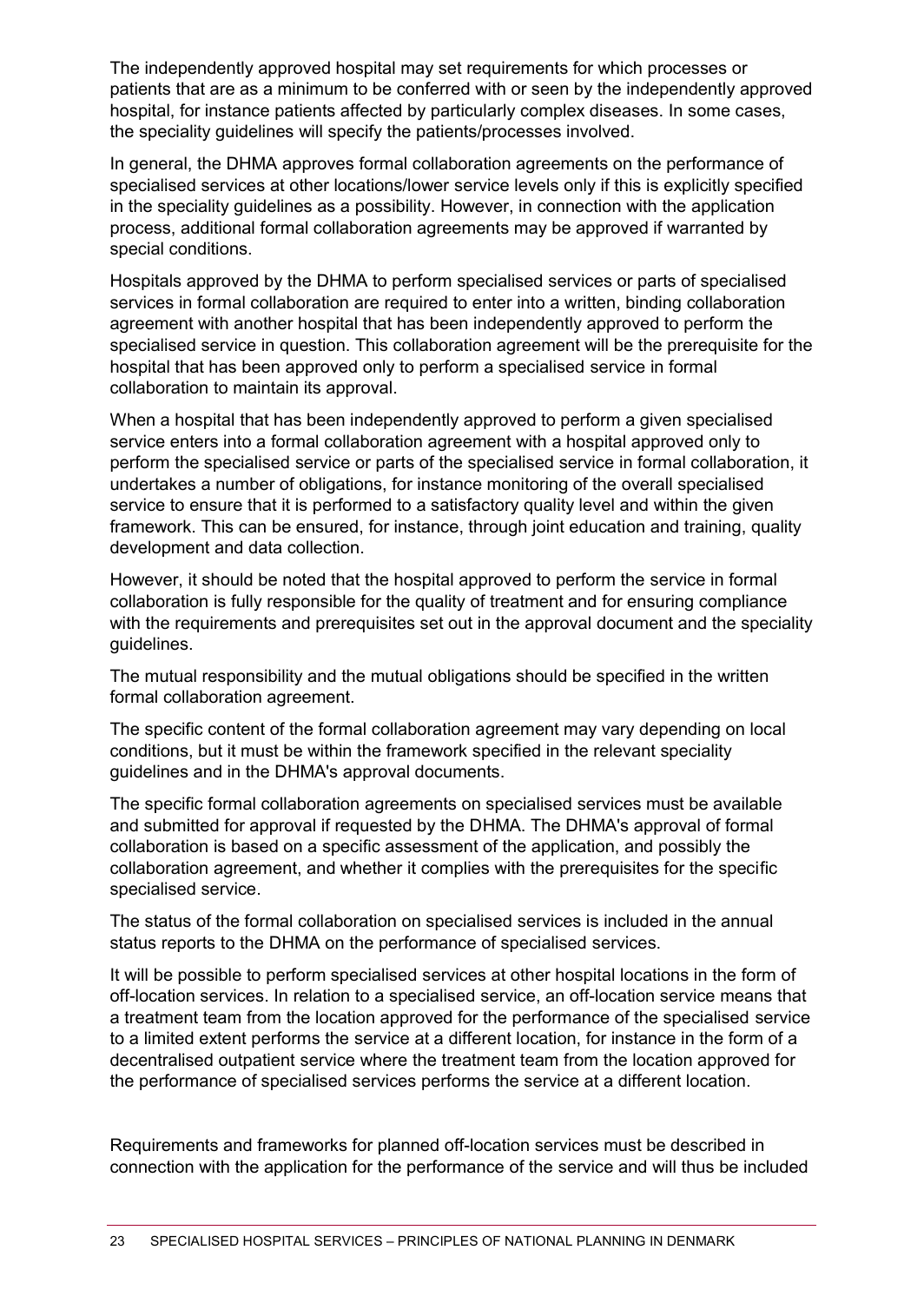in the assessment basis of the DHMA. In case of material changes in relation to this basis, the DHMA must be notified.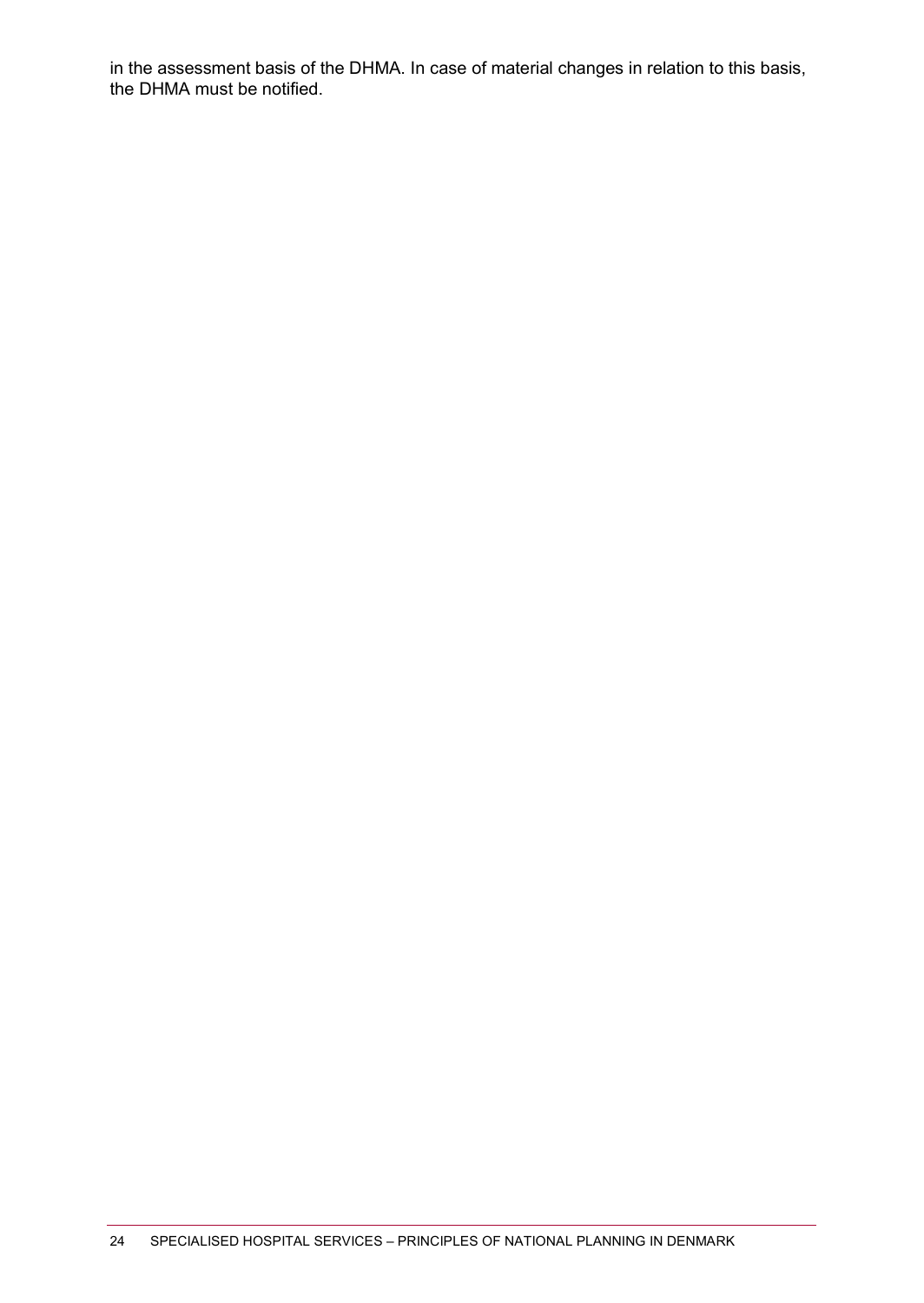# <span id="page-25-0"></span>FOLLOW-UP ON THE SPECIALITY PLAN

The DHMA is responsible for following up on the applicable speciality plan to ensure that it is up-to-date, relevant and adequate. Follow-up is conducted through regular reviews of the speciality plan, annual status reports and monitoring through data extracts from the Danish National Patient Registry, regional clinical quality databases and other relevant databases.

#### **Status reports**

**6**

Section 208(5) of the Danish Health Act states that regional councils and relevant private hospitals are required to submit annual status reports to the DHMA on compliance with requirements for specialised services.

The status reports are important instruments for the DHMA in its monitoring of the performance and development of specialised services. Thus, the annual reporting is key to the DHMA assessments of whether the requirements for specialised services have been met. The requirements for the performance of individual specialised services are specified in this document. The DHMA must always be notified if, contrary to expectations, the speciality plan is not complied with in accordance with the description in the initial application and the prerequisites specified in the approval.

The form of the annual status report varies depending on the DHMA's assessment of whether feedback of a general nature or more detailed reporting is required. Previously, both standard status reports and detailed status reports have thus been used.

The status reports submitted by regions and private hospitals will be assessed by the DHMA in terms of significant deviations from the assignment basis and significant deficiencies in the compliance with requirements and prerequisites. If the status reports result in considerations of changes to phrases in the speciality plan, for instance, or adjustments to the allocation of or requirements for specialised services, the DHMA will contact the hospital owner for further discussion. In case of non-compliance, a remedial plan must be specified. Based on the information submitted, the DHMA will decide on future approvals for the performance of specialised services. The conclusions of the DHMA will be discussed by the Advisory Board for National Planning of Specialised Hospital Services.

#### **Monitoring**

With the new national plan of specialised hospitals services, scheduled to be effective from 2016, the annual status reports will be supplemented by monitoring of selected specialised services.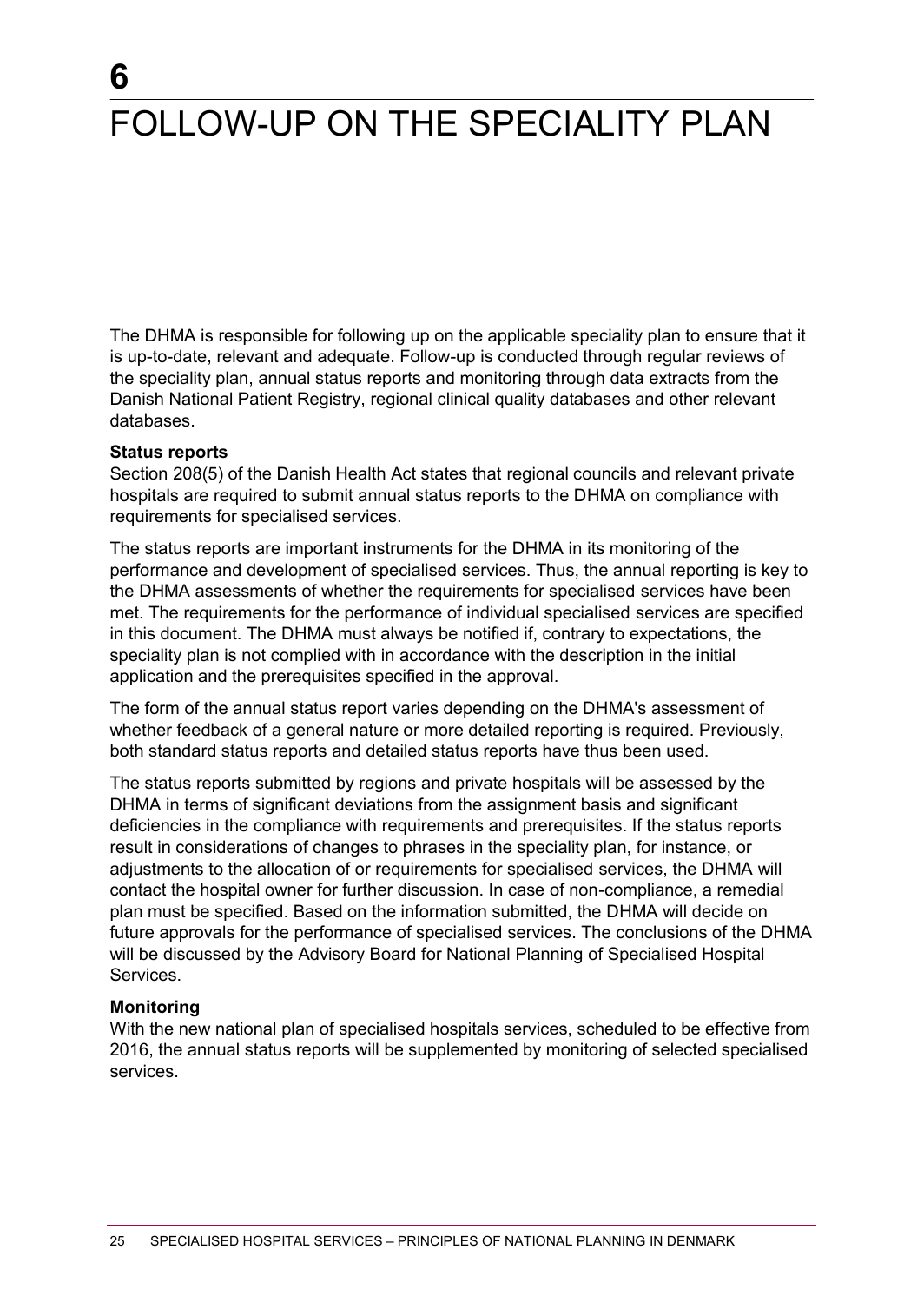The purpose of monitoring the speciality plan is to identify:

- whether the volume of activity at locations approved for a specialised service is sufficient, including, if relevant, whether there is activity at locations not approved to perform the specialised service,
- whether the quality at the approved locations is sufficiently high.

As part of the follow-up on the performance of specialised services, the DHMA also wants an assessment of the scientific output at approved locations, especially in case of the performance of highly specialised services. However, the DHMA will does not by itself conduct systematic bibliometric monitoring, but will include bibliometric data as reported by the hospitals as part of the overall annual status reporting.

In the next speciality plan, selected specialised services for each speciality will be monitored. The initial experience with monitoring of the speciality plan will be included in further considerations of expanding monitoring.

Both the clinical and the administrative side wish that monitoring should be relevant and useful, but still clear and easy to use. Existing databases and common practice for clinical recording are therefore used as the point of departure, and at the same time the aim is to monitor only selected and representative indicators for each speciality.

### **Selection of indicators**

At the meetings in connection with the review of the speciality guidelines, the individual working groups were asked to suggest a small number of relevant and possible specialised services to be monitored in the speciality in question. Thus, the DHMA has regularly included working groups to select specialised services considered relevant by the working groups to monitor. The DHMA subsequently qualified the proposals in partnership with SSI (*Statens Serum Institut*, public enterprise under the Danish Ministry of Health), the regions and RKKP (the Danish Clinical Quality Registries: A National Improvement Programme) and thus sorted the proposals received.

A number of considerations had to be included in the selection of monitoring indicators. Therefore, many specialised services have not been suitable for inclusion. One reason is that registration codes in the Danish National Patient Registry and the quality databases are often related to the actual disease and not the degree of severity of the disease. In the speciality plan, a disease is often placed at several levels, differentiated in relation to, for instance, the degree of complexity, and this is difficult to monitor unambiguously using data extracts from the Danish National Patient Registry and the quality databases. In the assessment of the DHMA, it will not be possible to monitor the entire speciality plan without creating new codes and registrations.

In connection with the selection of indicators, the DHMA has focused on fulfilling the purpose of identifying monitoring of both volume and quality.

On average, one or two specialised services in each speciality are monitored. In certain cases, it has been decided to monitor selected parts of the specialised service because it has not been possible, for data technical reasons, to unambiguously delimit the specialised service. In a few specialities, it has not been possible to find suitable specialised services to monitor.

#### **Use of data**

Monitoring is based on data received from the Danish National Patient Registry and RKKP. The DHMA is aware that data may be subject to errors due to, for instance, faulty or lacking registrations. The speciality guidelines will specify how individual specialised services will be monitored in future, inter alia to avoid lack of registration. In case of problems with the data extracts, the DHMA will look into the issue.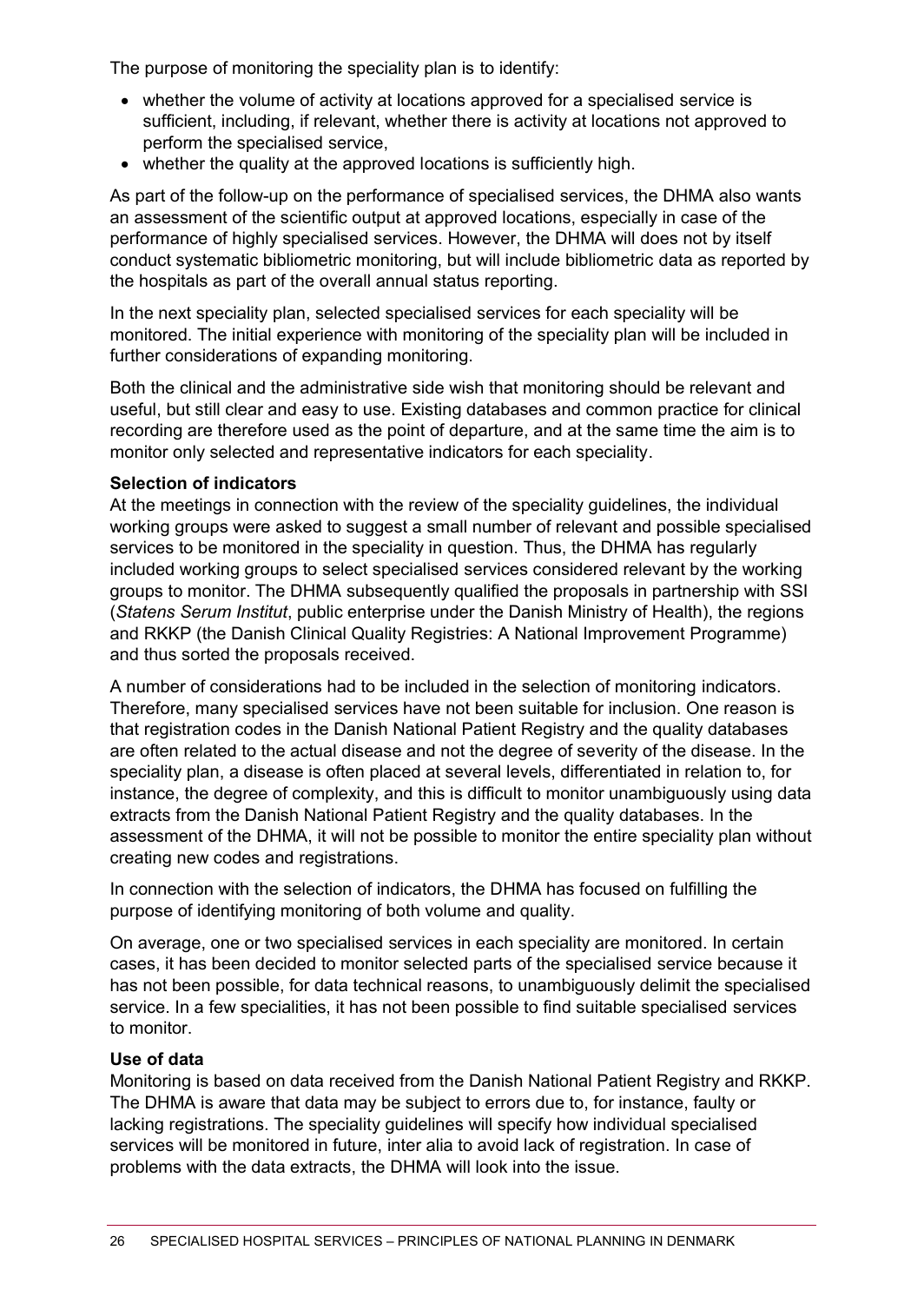The plan is to use data for descriptive statements that will be open to comments from regions and private hospitals. The DHMA is aware that monitoring data will need to be used with caution; especially during the initial years when the monitoring model is being tested and where, in some cases, data will be extracted on newly established specialised services and/or based on a new combination of registration codes from the Danish National Patient Registry or the clinical quality databases.

The process is expected to be that the DHMA submits data extracts for the selected indicators for each speciality in connection with the status reports. Regions and private hospitals will then be asked to comment on the data extracts, meaning that the monitoring data prepared are qualified locally.

The DHMA will use data to assess whether the relevant specialised service is performed in compliance with the speciality guidelines in terms of volume and quality. The DHMA will assess quality using the quality performance measures defined in the clinical quality databases and, in other cases, on the basis of advice from the speciality working groups that have helped to define how quality can be assessed based on extracts from the Danish National Patient Registry. If, based on data, the DHMA finds that the specialised service or the performance of the service should be adjusted, for instance by specifying new or amended requirements, by reducing or increasing the number of approved hospital locations or the like, the DHMA will assess whether the information is to be included in a future general round of applications, or whether the adjustment should be made sooner, i.e. between application rounds. If adjustment of the specialised service or the performance of the specialised service is needed, the DHMA will seek the advice of the Advisory Board for National Planning of Specialised Hospital Services.

Data will not be published, but will be subject to the rules on right of access (if requested).

### **Further follow-up on the speciality plan**

The DHMA will regularly assess how best to follow up on the speciality plan. Thus, annual status reports may vary from year to year, and the monitoring model is also expected to be developed on an ongoing basis. The experience from the monitoring of the next speciality plan is to be used to gradually roll out more adequate monitoring of the speciality plan when the initial experience with monitoring in relation to the status reports has been gathered.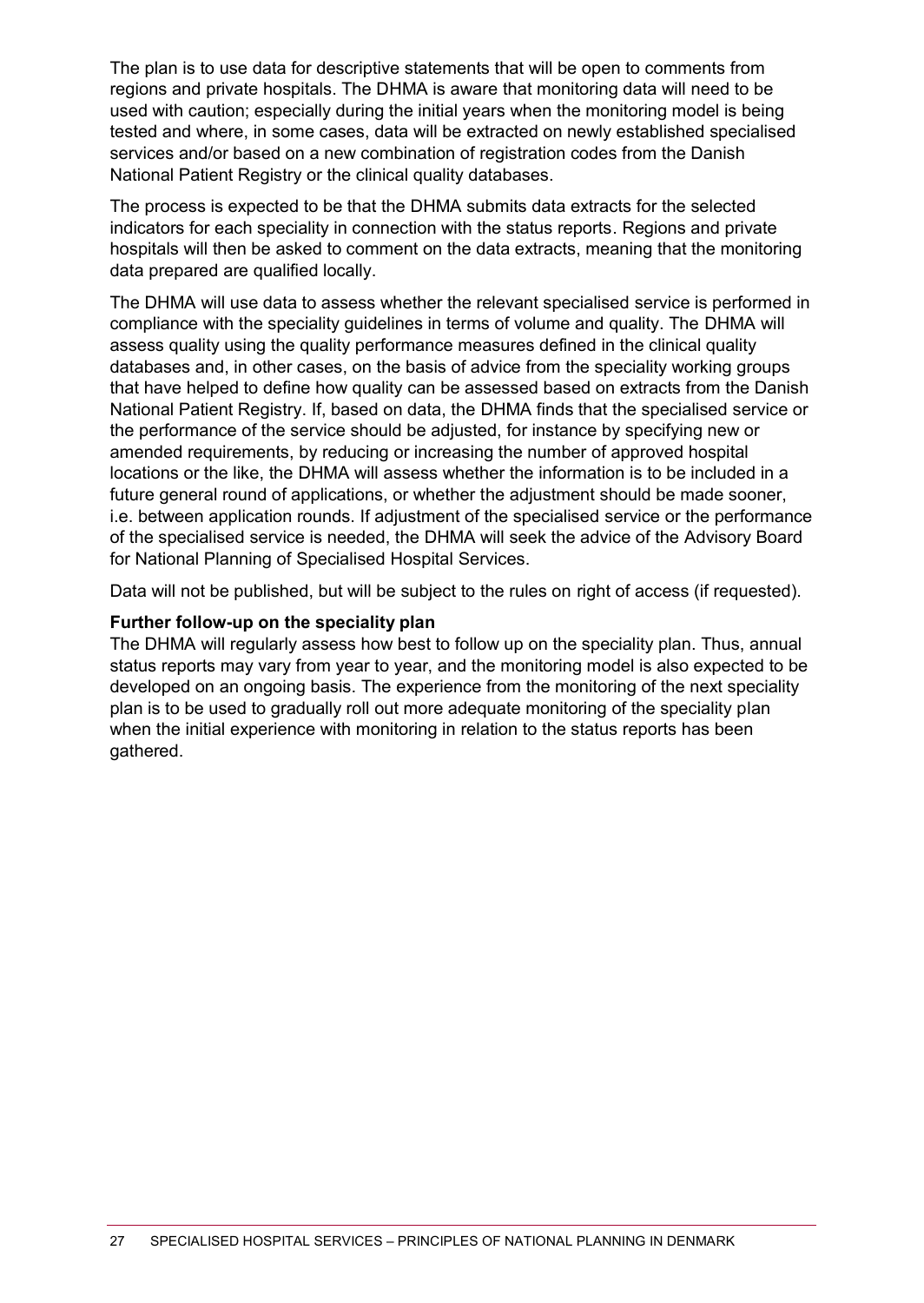# <span id="page-28-0"></span>CRITERIA FOR ESTABLISHING AND ALLOCATING DEVELOPING SPECIALISED HOSPITAL SERVICES

All specialities and specialised services have unclarified issues and a need for new knowledge. Specialised services have a general obligation to document, develop, conduct research and educate, and these aspects are thus integral parts of the obligation to perform the service.

Some areas/services may have a particular need for clarification in relation to the future planning of specialised hospital services, and in those cases the DHMA may choose to define the service as a developing specialised hospital services, with resulting specified follow-up requirements.

### <span id="page-28-1"></span>**7.1 ESTABLISHMENT OF DEVELOPMENT SERVICES**

The DHMA establishes developing specialised hospital service only if a particular need exists for close national follow-up on a specialised service that remains unclarified, for instance with regard to application, indications, professional qualifications etc.

When proposals are made for the introduction of a developing specialised hospital service, specific and detailed justification must be provided, including, inter alia, a summary of issues, expected volume etc. to explain the necessity of creating a developing specialised hospital service. The justification must also explain how the issue differs from the ordinary development of treatment methods and modalities taking place in the healthcare system, but which does not necessarily imply that the service should be established as a development service.

Following consultation with the Advisory Board for National Planning of Specialised Hospital Services, the DHMA decides when the introduction of a new treatment, technology or the like is to be defined as a development service.

The following applies to developing specialised hospital services:

- that the introduction of the new service remains to be unclarified
- that close national follow-up is needed with associated regular reporting
- that, over a short span of years, clarification of the service's future ranking in planning of specialised hospital services can be expected.

Developing specialised hospital service services will be assessed regularly on the basis of the annual national status of the developing specialised hospital services, including whether and how these services may be ranked in the planning of specialised hospital services in the future. In advance, the expected time frame for the discontinuation of the developing specialised hospital services is established for the purpose of ensuring that the service must be a treatment offer and will thus be redefined as a main, regional or highly specialised service.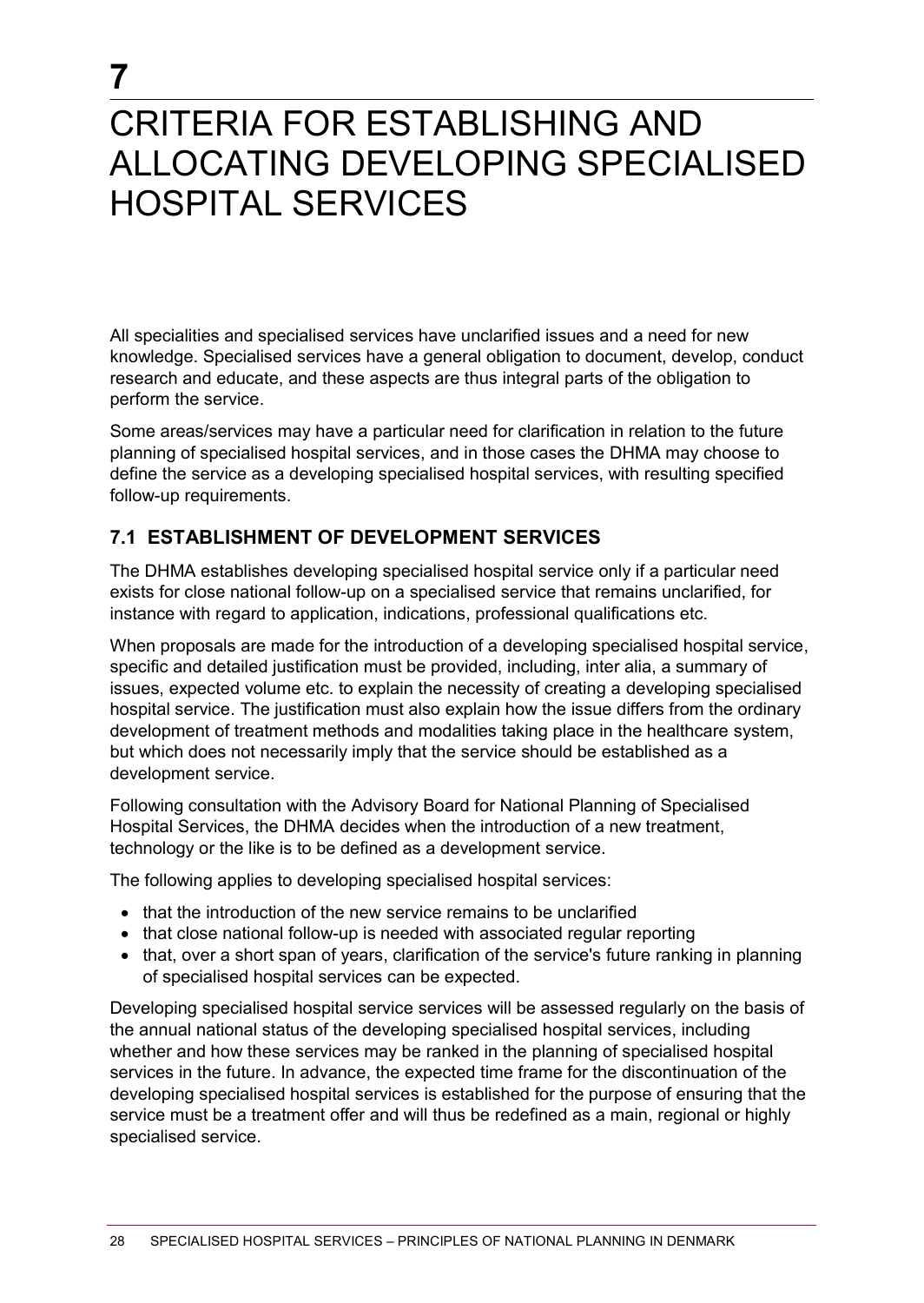Furthermore, it is assumed that scientific societies, regions and private hospitals notify the DHMA if developments warrant a need for reassessment of a current development service or introduction of new developing specialised hospital services.

The process for the definition, allocation and approval of the performance of developing specialised hospital services is similar to that of other specialised services.

When a developing specialised hospital service has been allocated, a professional followup group for the specific service will be appointed; the relevant professional associations and the hospitals performing the service will participate in this group.

### <span id="page-29-0"></span>**7.2 REQUIREMENTS FOR THE PERFORMANCE OF DEVELOPING SPECIALISED HOSPITAL SERVICESERVICE**

In general, the following requirements (to be finally defined in relation to the specific service) apply to any developing specialised hospital service:

- Appointment of a professional follow-up group
- Description of the basis of the performance of the service in a project description/protocol
- Building of experience with annual reporting to the DHMA on the status of the service
- Reporting within a well-defined time frame based on an adapted health technology assessment (HTA) approach, adjusted to developing specialised hospital services
- Other service-specific requirements.

Moreover, the performance of developing specialised hospital services must generally be in compliance with the speciality guidelines, i.e. requirements in terms of on-call conditions, collaborating specialities etc. specified at regional or highly specialised, respectively, in the speciality guidelines.

The DHMA will prepare general terms of reference (annexe 2), including composition and tasks of professional follow-up groups. The terms of reference may be adjusted to servicespecific conditions, if any.

Unless the DHMA decides otherwise, the professional follow-up group must develop a protocol for the performance of the service (annexe 3), be responsible for the consistent building of experience and for providing the annual status to the DHMA

Unless the DHMA decides otherwise, the follow-up group must also prepare and submit a national report (including a mini-HTA) when the developing specialised hospital service is up for reassessment.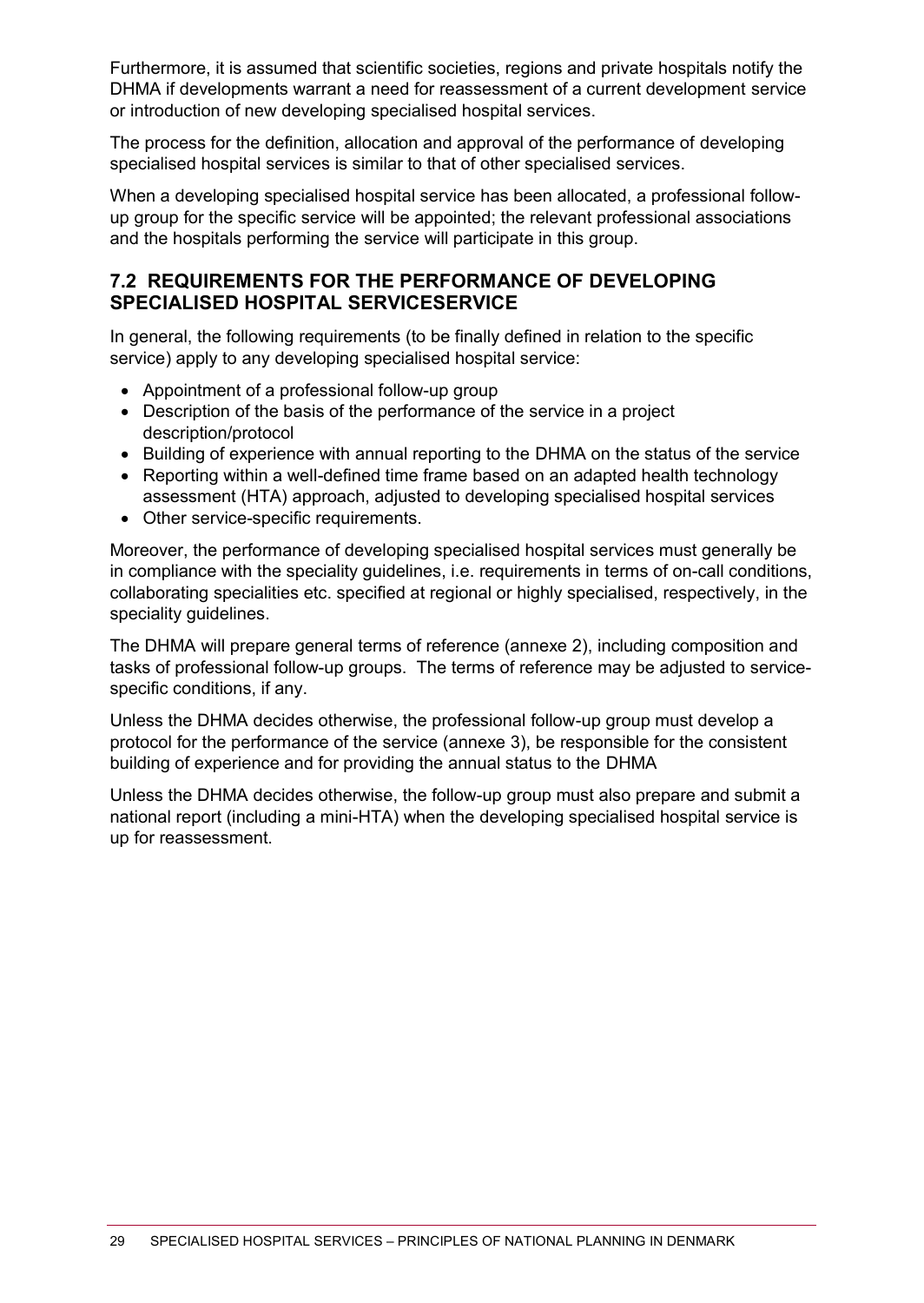# <span id="page-30-0"></span>ESTABLISHMENT OF NEW SPECIALISED SERVICES AND APPLICATION FOR EXISTING SERVICES OUTSIDE APPLICATION ROUNDS

Changes to, discontinuation and establishment of (new) specialised services take place in collaboration with professional and regional representatives in connection with regular reviews of the speciality guidelines/speciality plan in connection with which it is also possible for regions and private hospitals to apply for approval to perform specialised services.

Overall, weighty reasons are required to justify establishing new specialised services and reopening application rounds for specialised services that have already been allocated. One reason is that reopening of application rounds may potentially impact the overall national performance of the specialised services affected; moreover, approved hospitals must have the possibility of long-term planning. However, in certain cases, there may be a particular need for establishing new services or reopening application rounds; therefore, the following general principles govern when it may be considered to establish new specialised services or reopen an earlier round of applications for specialised services.

### <span id="page-30-1"></span>**8.1 ESTABLISHMENT OF NEW SERVICES**

The following general principles apply to the decision to establish specialised services outside application rounds of planning of specialised hospital services:

- If new services are to be established outside a future general review of the speciality plan, there must be a substantial need for new services.
- If services comprise patient groups where the service needs to be concentrated/established and where, out of consideration for the patients, this cannot await a future review of the speciality plan, establishing a specialised service may be considered (for instance services that were not included in the original round of applications or services where new knowledge has been gained or new and advanced technology developed, requiring the service to be concentrated).
- A broad-based consensus on the above is required, based on declarations from the Regional Working Group for National Planning of Specialised Hospital Services (*Den Regionale Baggrundsgruppe for Specialeplanlægning*) and/or the Advisory Board for National Planning of Specialised Hospital Services.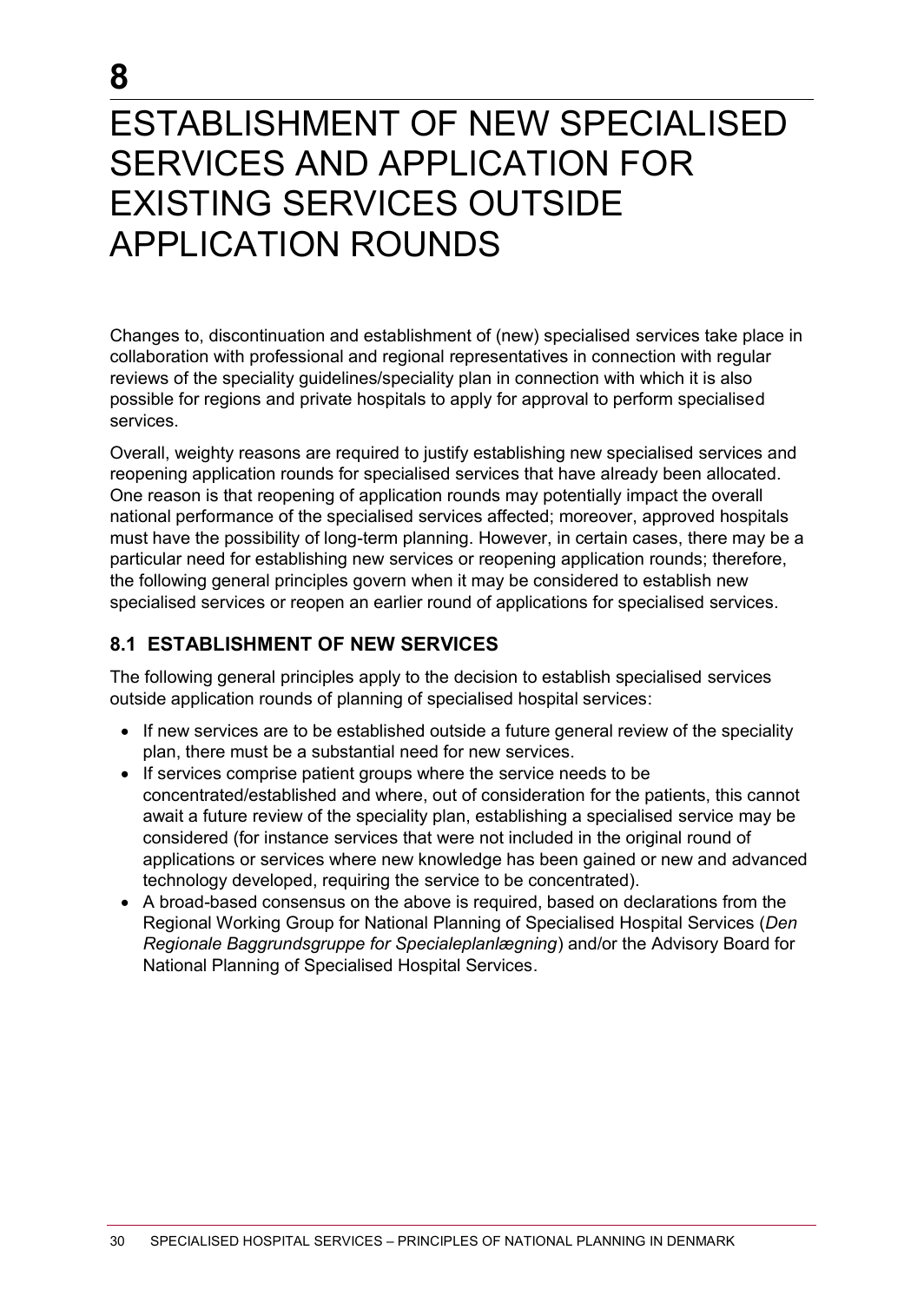### <span id="page-31-0"></span>**8.2 APPLICATION FOR EXISTING SERVICES**

The following general principles apply to applications outside ordinary rounds of applications:

- In case of capacity problems among already approved hospitals, assessing applications received for already existing specialised services may be considered.
- Substantial and weighty other arguments from an applicant may justify the assessment of applications received for already existing specialised services (for instance that, out of consideration for patients, allocation to additional locations cannot await a future review of the speciality plan, or that it would be a major obstacle to a region's continued development of its healthcare system if the establishment of a service were to await a new round of applications, and where developments in the area warrant that, in the longer term, the service can/should be rolled out to more locations).
- A broad-based consensus on the above is required, based on declarations from the Regional Working Group for National Planning of Specialised Hospital Services and/or the Advisory Board for National Planning of Specialised Hospital Services.
- If deemed sufficient, the DHMA may assess applications received without involving the Advisory Board for National Planning of Specialised Hospital Services and/or the Regional Working Group for National Planning of Specialised Hospital Services, for instance in connection with changes in the allocation of existing specialised services in a given region as a result of changes in healthcare plans etc.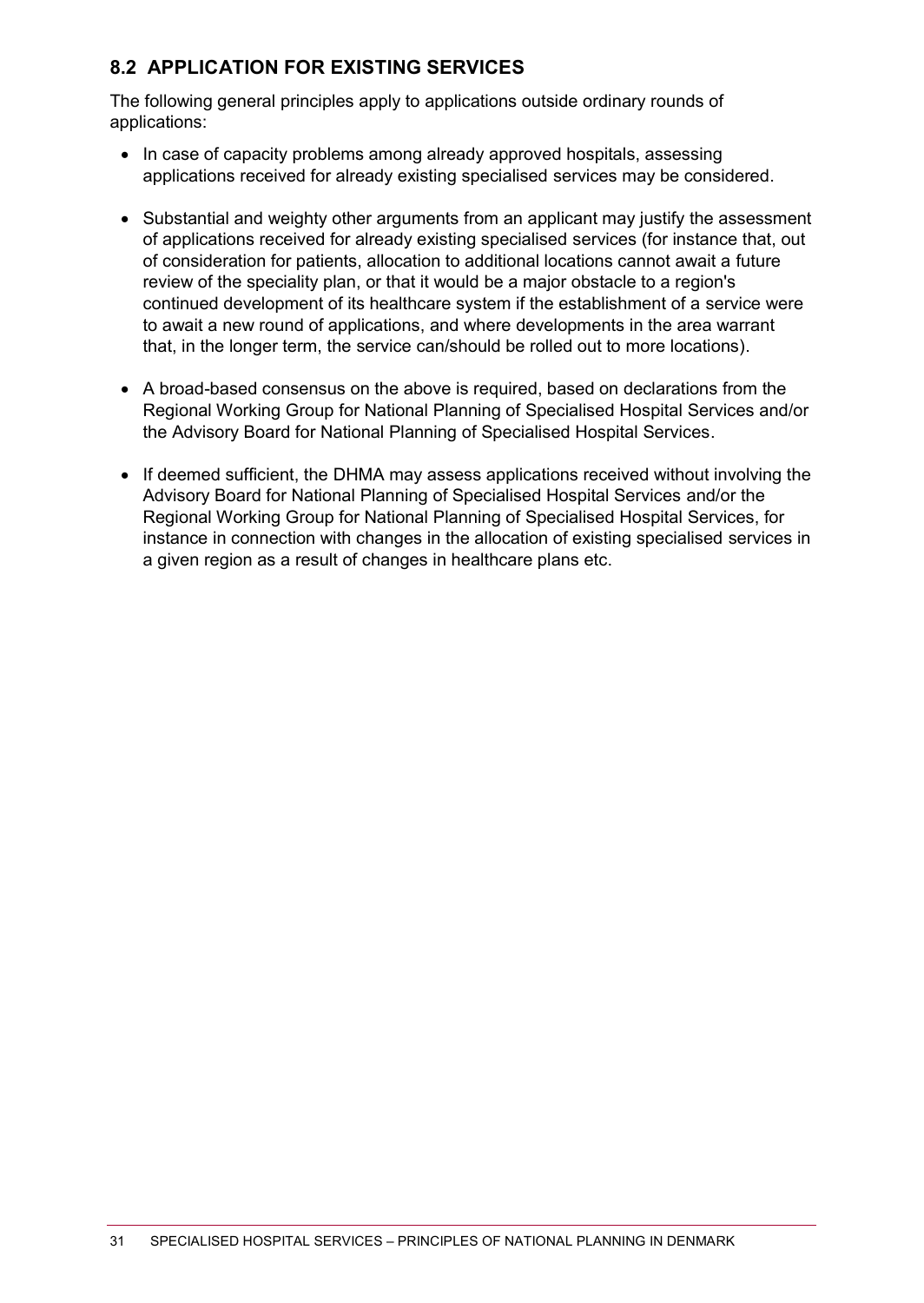# <span id="page-32-0"></span>PRINCIPLES FOR WITHDRAWAL OF APPROVALS TO PERFORM SPECIALISED **SERVICES**

**9**

Reassessment of approvals, including considerations of withdrawal of approvals, is conducted if the DHMA assesses that a hospital approved to perform a specialised service is no longer able to provide healthcare quality at a sufficient level.

After consultation with the Advisory Board for National Planning of Specialised Hospital Services, and based on the Danish Health Act, the DHMA has defined a number of specific principles for withdrawal of approvals to perform specialised services.

Withdrawing approvals to perform specialised services may be considered if, for instance,

- there are changes in the performance of the service, including a decrease in volume or a lower volume than expected at the time of application,
- fewer medical specialists or other necessary staff than assumed are available.
- collaborating specialities are lacking, and other conditions that could potentially lead to a decline in healthcare quality, or conditions that were prerequisites for the approval, but which are no longer met.

Annexe 4 describes the process for withdrawal of hospital approvals to perform specialised services.

The DHMA Authority may withdraw an approval to perform a specialised service following consultation with the Advisory Board for National Planning of Specialised Hospital Services if a hospital department approved to perform regional and highly specialised services no longer complies with the requirements specified in chapter 4 and specific descriptions in individual speciality guidelines.

Withdrawal of approvals to perform specialised services is made by the DHMA under the authority of section 208(4) of the Danish Health Act. See also annexe 4 for a review of the statutory basis for withdrawal of approvals.

A hospital may at any time voluntarily relinquish its approval to perform a specialised service if the hospital deems that it cannot (any longer) comply with the requirements on which the approval was based. Hospitals wishing to relinquish an approval must contact the DHMA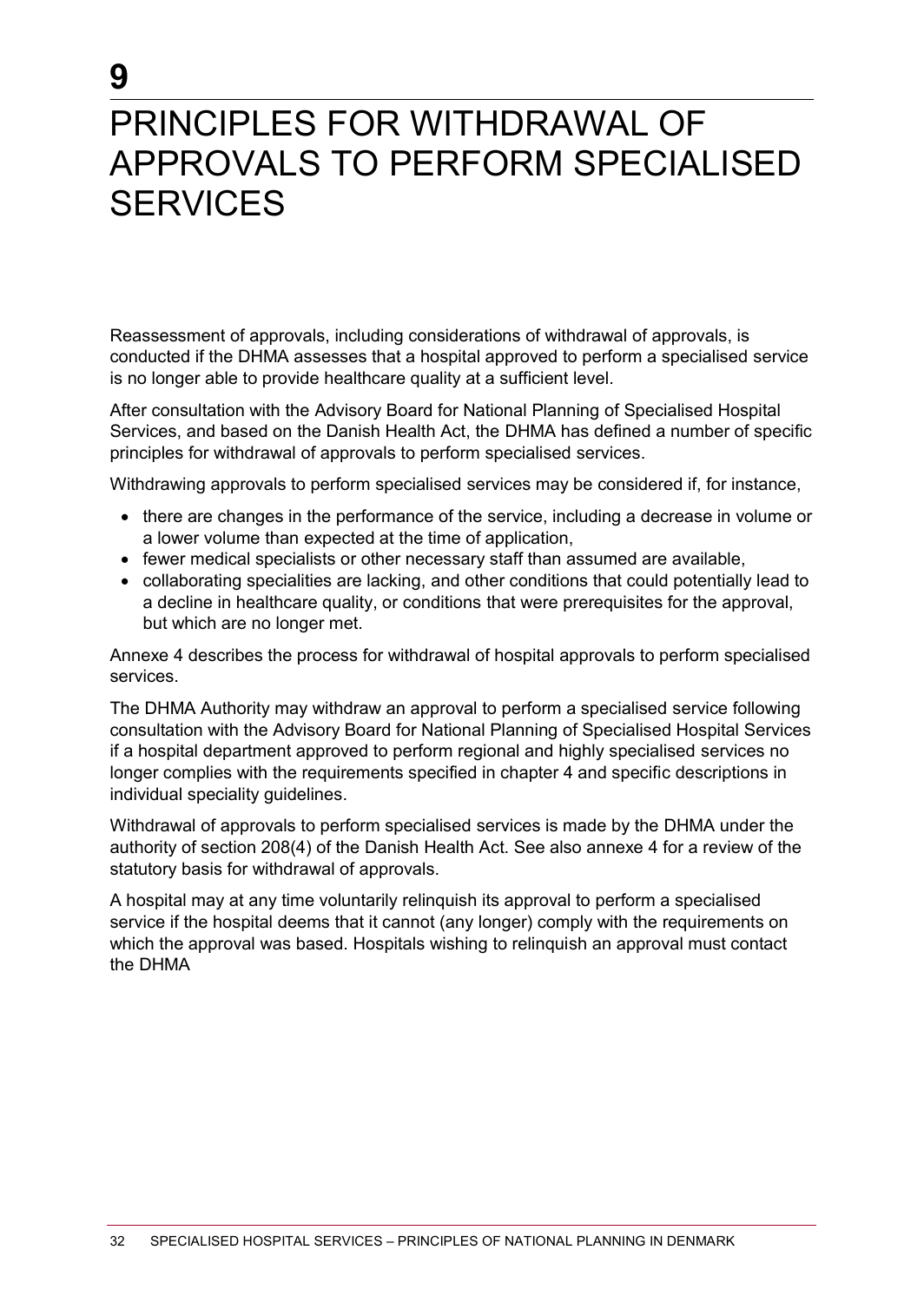# <span id="page-33-0"></span>**ANNEXES**

- Annexe 1: Model for the content of a formal collaboration agreement
- Annexe 2: Terms of reference and professional follow-up group for development services
- Annexe 3: Template for protocol/project description of development services
- Annexe 4: Statutory basis and procedure for withdrawal of approvals to perform specialised services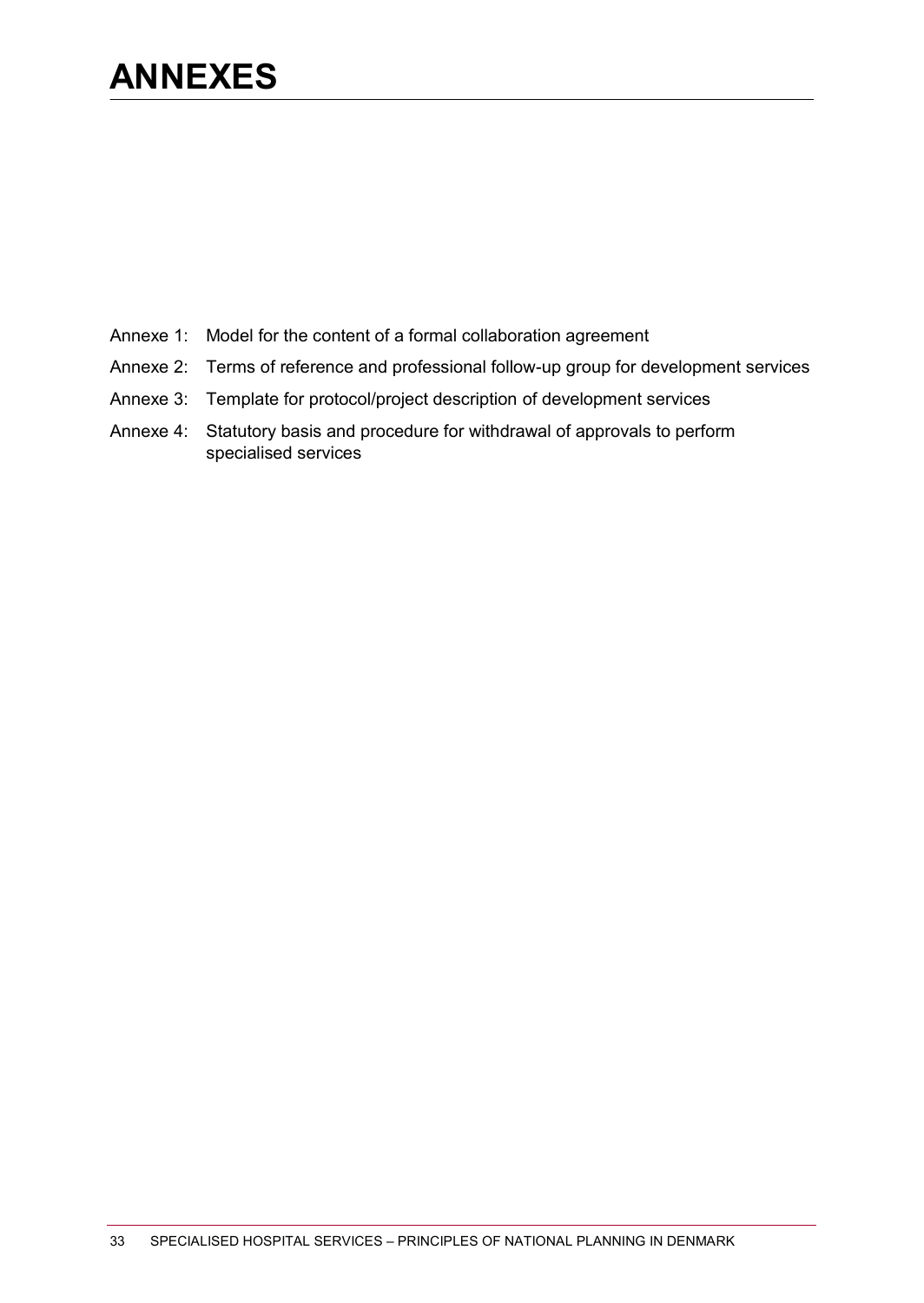# **ANNEXE 1**

## <span id="page-34-0"></span>**TEMPLATE FOR A FORMAL COLLABORATION** AGREEMENT

### **Model for the content of a formal collaboration agreement in the speciality plan**

The formal collaboration must be described in a joint collaboration agreement. If relevant to the service in question, the following aspects should be described in the formal collaboration agreement:

- Definition and delimitation of the patient group, possibly including delimitation of the parts of the patient care process covered by the collaboration agreement
- Principles for referral as well as indications for assessment and treatment
- Clinical guidelines
- Collaborating specialities in the performance of the service
- Staffing of the service at the collaborating hospital, including description of staff qualifications and experience
- On-call staff
- Healthcare collaboration between the hospitals
- Collaboration on quality assurance and development
- Education/training and exchange of staff
- Capacity and activity level for the collaborating hospitals
- Description, if relevant, of transport between hospitals in case of acute or elective transfer of patients
- Collaboration on research and development within the services in question
- Collaboration on education and training, including continuing and further education and training
- Other relevant areas of collaboration
- Evaluation, duration and time frame.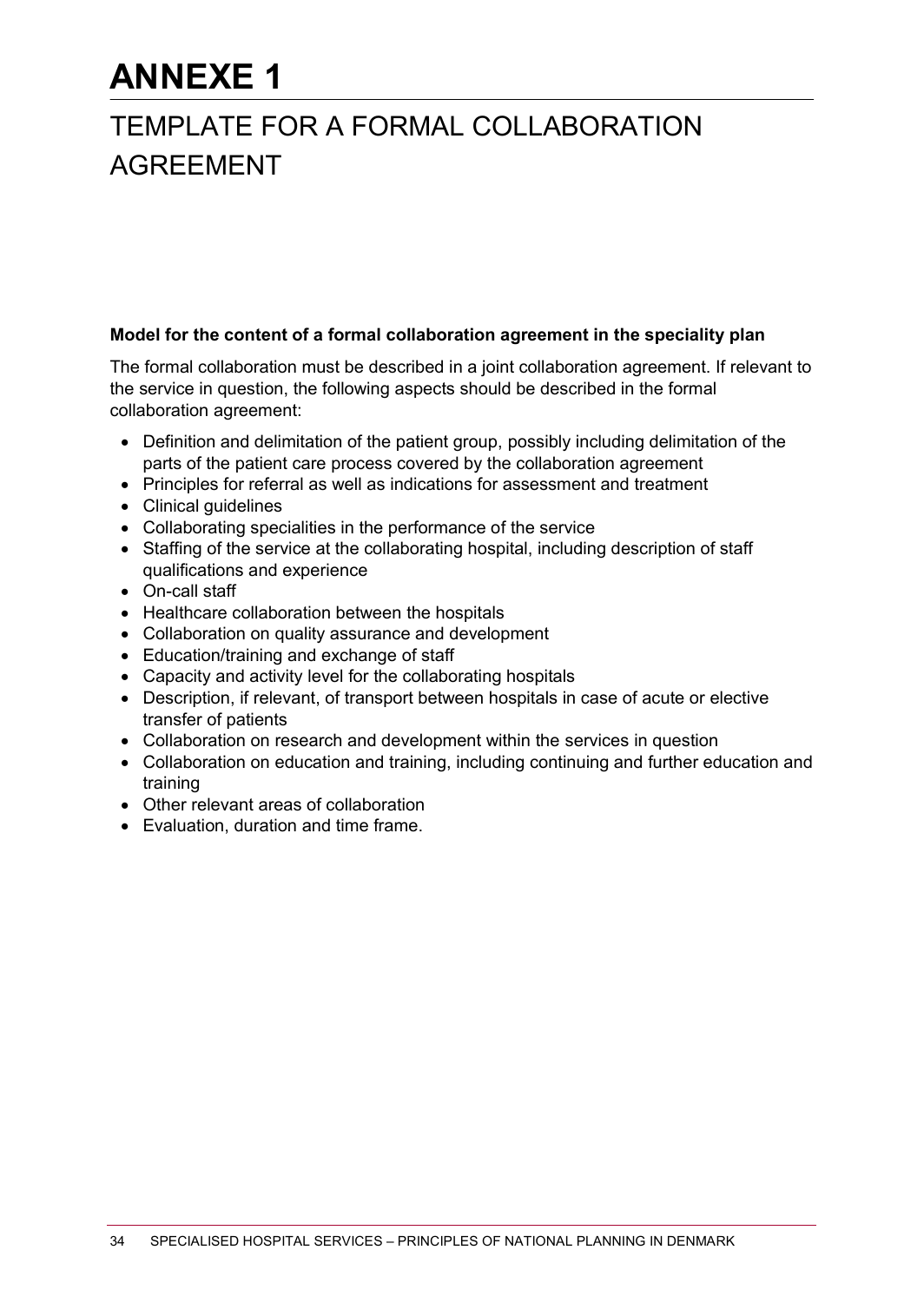# **ANNEXE 2**

# <span id="page-35-0"></span>**TERMS OF REFERENCE FOR A** STEERING GROUP OF A DEVELOPING SPECIALISED HOSPITAL SERVICES

For each development service, a professional follow-up group is appointed to be responsible for preparing a protocol/project description, building experience, preparing national status reports and annual status reports.

### Protocol/project description

The professional follow-up group must prepare a protocol/project description, describing the issue, purpose, organisation, scope etc. of the project, including application, indication, expected effect, required professional qualifications and organisation, including any clinical guidelines.

The protocol must

- be prepared within the first four months of the appointment of the group and be updated annually by the group, unless otherwise agreed with the DHMA
- comply with the DHMA's outline for the project and cover the planning and execution of the project, including practical milestones, allocation of responsibilities and tasks etc.
- include a relevant timetable for the national report and reassessment of the status of the service as a development service
- include other requirements relevant to the service in accordance with the DHMA's approval of the service.

The protocol and the updates are subject to approval by the DHMA.

### Building of experience

The professional follow-up group is responsible for building experience and ensuring consistent/comparable building of experience at all hospitals performing the service. The group defines indicators and a plan for the building of experience.

The building of experience may, for example, be in the form of reporting of relevant and comparable data to a database publishing an annual status report. If a relevant national database exists in the area or a related area, the protocol should seek to build its reporting on this database, possibly by adding additional indicators. This is prioritised over building new databases.

Where no database exists in the area, other relevant building of experience must be ensured, for instance record audits or similar means.

### Annual status

Unless otherwise agreed, the professional follow-up group must submit an annual status report to the DHMA. The status report must include the areas specified in the protocol.

In general, the status report is a brief written report covering all hospitals performing the service.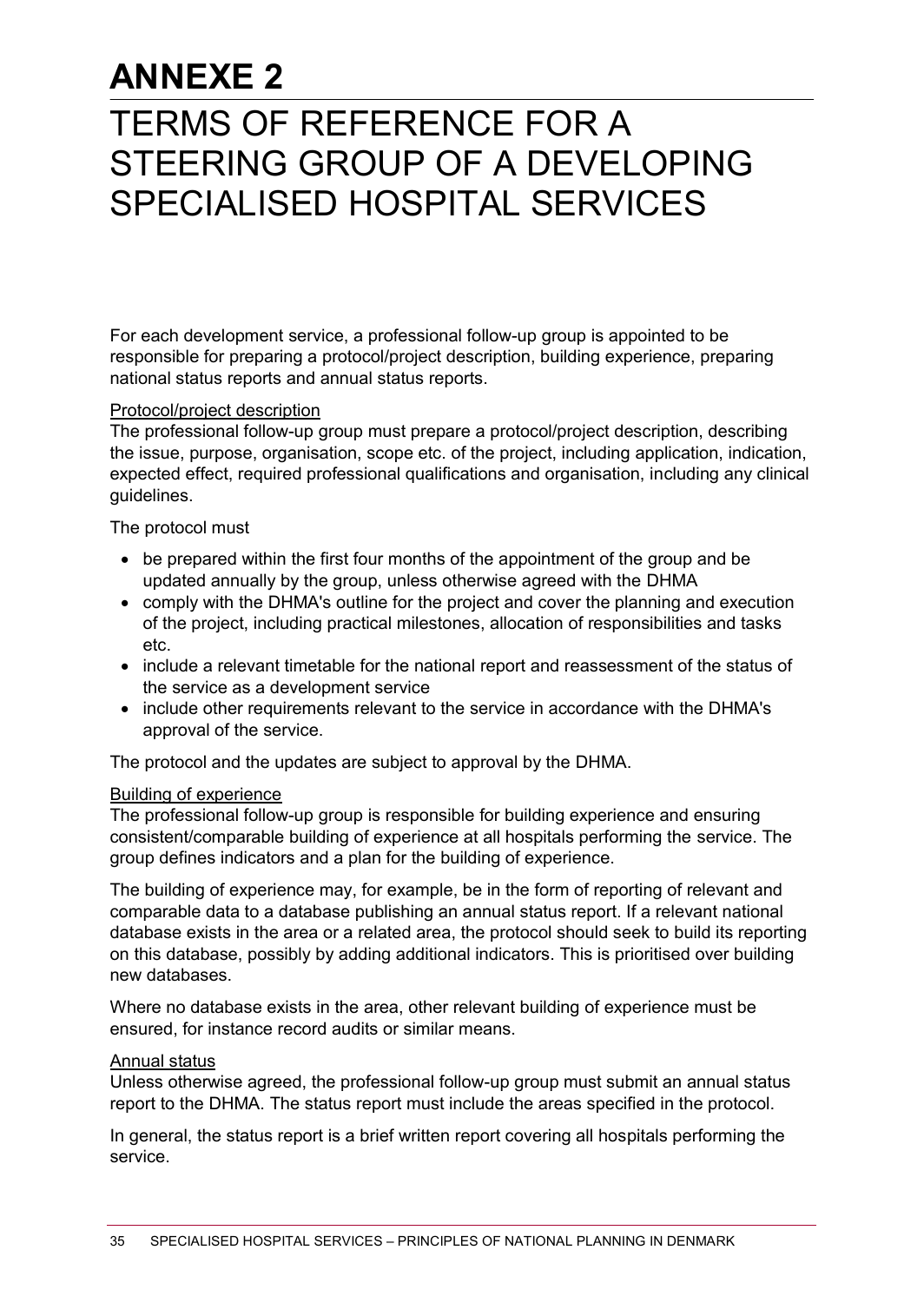### National report

Based on the data collected, the professional follow-up group must prepare and submit a national report to the DHMA.

The national report must comply with the DHMA's outline for the report (annexe 3). The report is subject to approval by the DHMA prior to publication.

The national report must be submitted to the DHMA within a well-defined time frame agreed with the DHMA The report must include the requirements relevant to the service in accordance with the DHMA's approval of the service.

#### <span id="page-36-0"></span>**12.1 Composition of the professional follow-up group** Members

The professional follow-up group is composed of representatives from relevant professional associations and the hospitals etc. involved in performing the service.

In general, the relevant professional associations each appoint one or two representatives, and the hospitals etc. involved in performing the development service each appoint one member of the group. The members of the follow-up group must have the requisite insight in the area. In addition, two members from the regional management level are appointed.

When several specialities or disciplines are involved, coordination must be ensured in the appointments to ensure that all specialities are represented by at least two members and that any significant disciplines are represented in the group.

In addition, the DHMA may appoint members to the follow-up group to ensure the necessary breadth of representation. The DHMA attends the meetings of the follow-up group as required.

### Chairmanship

The professional follow-up group elects its chairman and deputy chairman from among its members. The chairman is appointed by one of the participating professional associations. The meetings of the follow-up group are chaired by the chairman. The chairman must ensure that the DHMA is, at all times, kept up to speed on the group's work and that the DHMA receives the products described in a timely manner.

The DHMA must approve the composition of the group and its chairmanship and may, in exceptional cases, choose to chair the group.

#### Secretarial service and appointment of committees

The secretarial service of the professional follow-up group follows the chairman. The relevant operators are responsible, as agreed, for providing secretarial services to the group, running a database, if relevant (if a database does not already exist) and for covering other expenses in relation to the group's activities.

The follow-up group may appoint an executive committee if warranted by the size of the group to ensure the work of the group. The follow-up group may also appoint ad hoc subworking groups and, for instance, involve other relevant persons.

The follow-up group may also involve regional competencies, for instance MTA competencies, as required.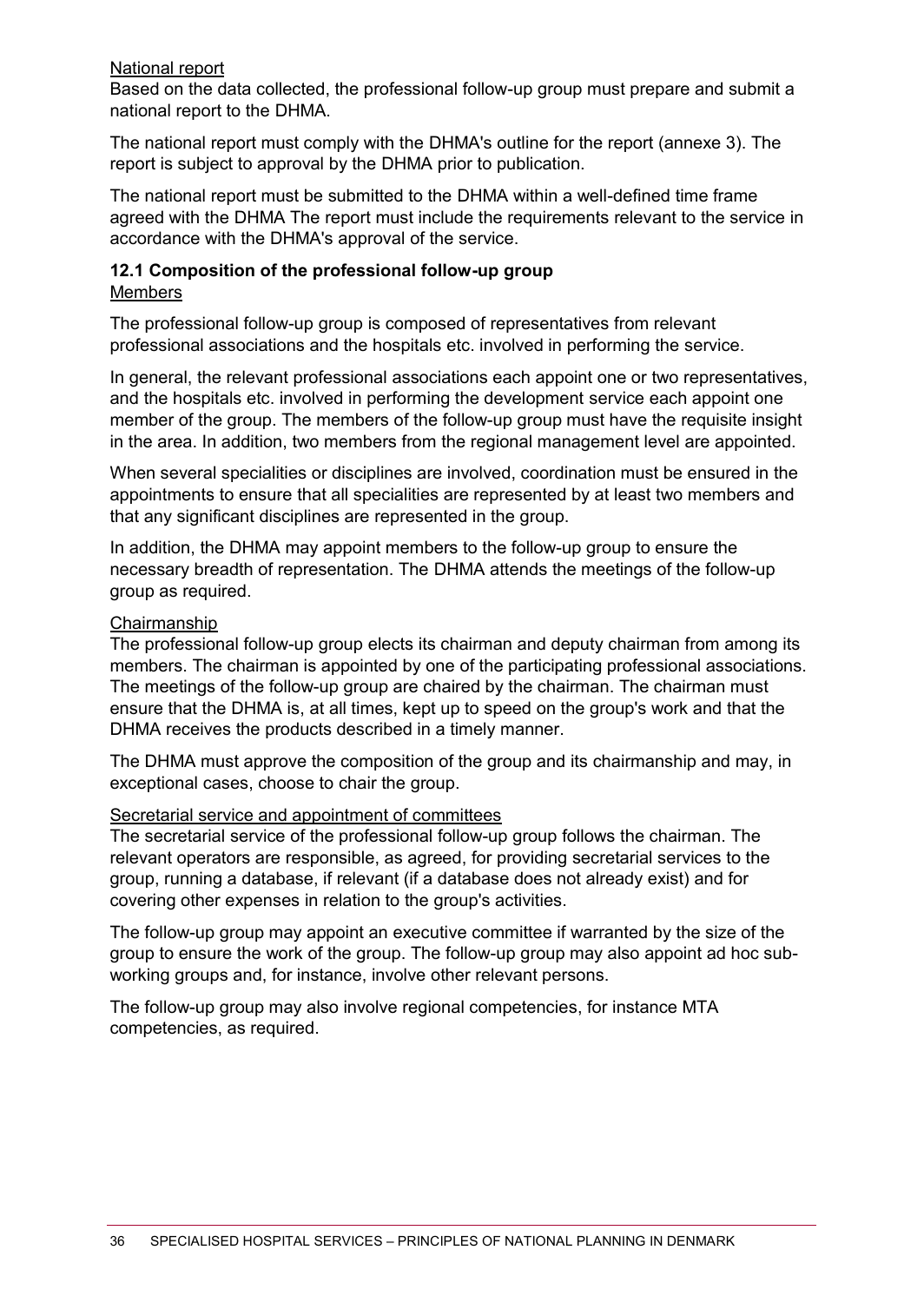### Frequency of meetings

The professional follow-up group determines the frequency of its meetings, but will meet at least twice a year. The frequency of meetings is expected to be three or four meetings per year after start-up and preparation of the project description.

The DHMA will hold one overall annual meeting with the chairmen of the follow-up groups to ensure follow-up and sharing of experience between the groups.

In addition, the DHMA may invite the follow-up groups to annual status meetings and ad hoc meetings as required.

#### Minutes

Minutes are in the form of resolution minutes. The minutes must be submitted to the DHMA for information within one month of the meeting.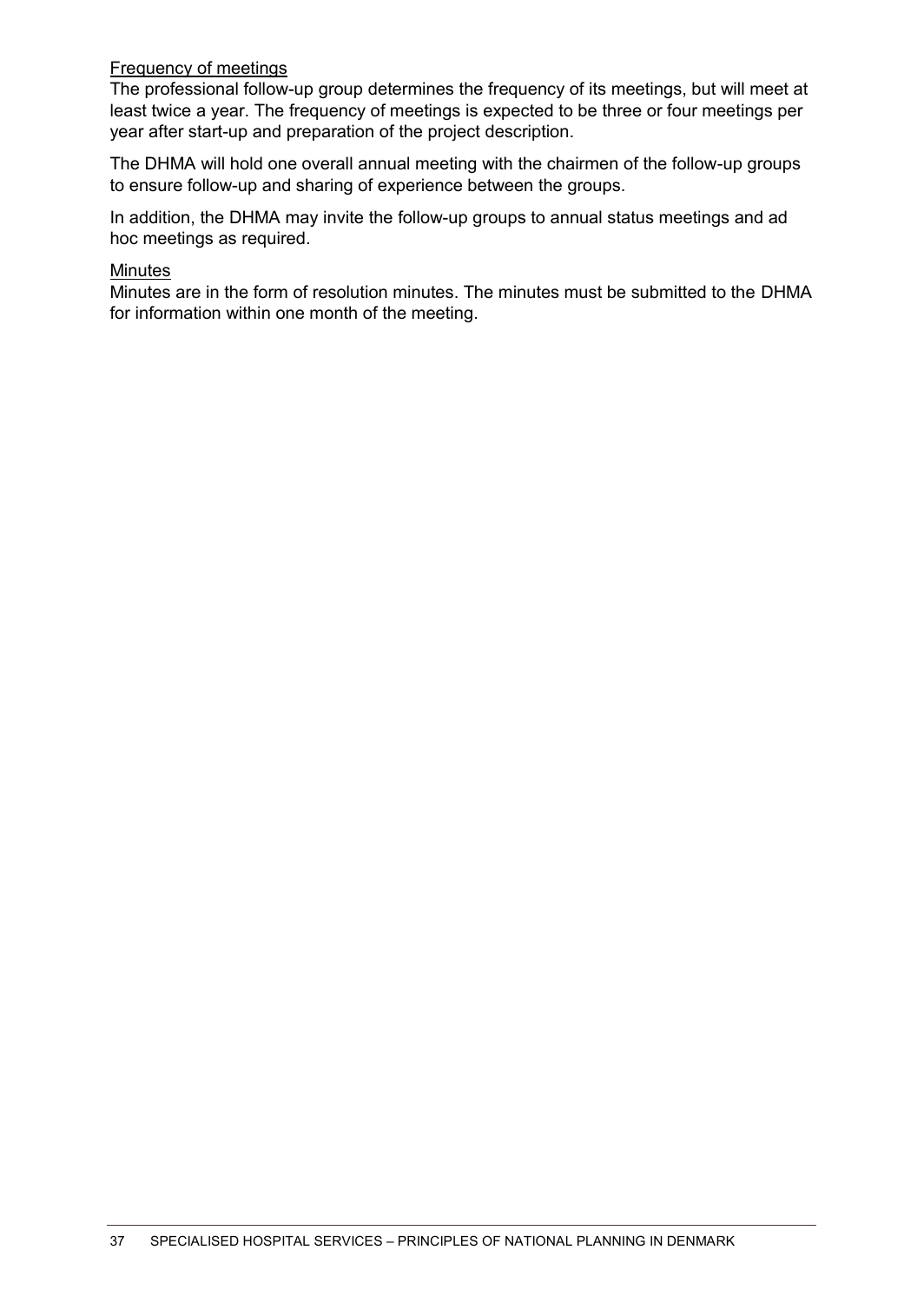# **ANNEXE 3**

### <span id="page-38-0"></span>13 TEMPLATE FOR PROTOCOL/PROJECT DESCRIPTION OF DEVELOPMENT SERVICES

The protocol is to ensure description of the issue, purpose, underlying evidence, planning, scope etc. of the project, including in relation to application, indication, expected effect, required professional qualifications, organisation etc. This includes standardised guidelines for organisation, protection of qualifications and experience, referral and assessment of patients, processes before and during treatment, follow-up and control and quality assurance.

### **Introduction and background**

- Description of the development service and its background, including issue, purpose, prevalence and other treatment options
- Brief literature review of the evidence, Danish and international, on which the development service is based
- Assessment of the usability of the existing literature in relation to the current development service and the planned treatment regimen.

### **Guidelines for referral and treatment**

#### Material and method

- Application and indication (inclusion and exclusion criteria)
- Expected number of patients or number of procedures nationally
- Guidelines for treatment
- Expected effect
- Possible risks, side-effects or other adverse effects
- Special ethical or psychological considerations
- Other patient conditions.

#### Organisational conditions

- Necessary volume
- Qualifications, experience, education and training etc. possibly specified for each speciality involved
- Relationship with other specialised services in the speciality/specialties
- Physical framework or equipment
- On-call conditions, if any
- Other collaborating specialities
- Collaboration with other hospitals or sectors
- Other prerequisites required to be met from start-up.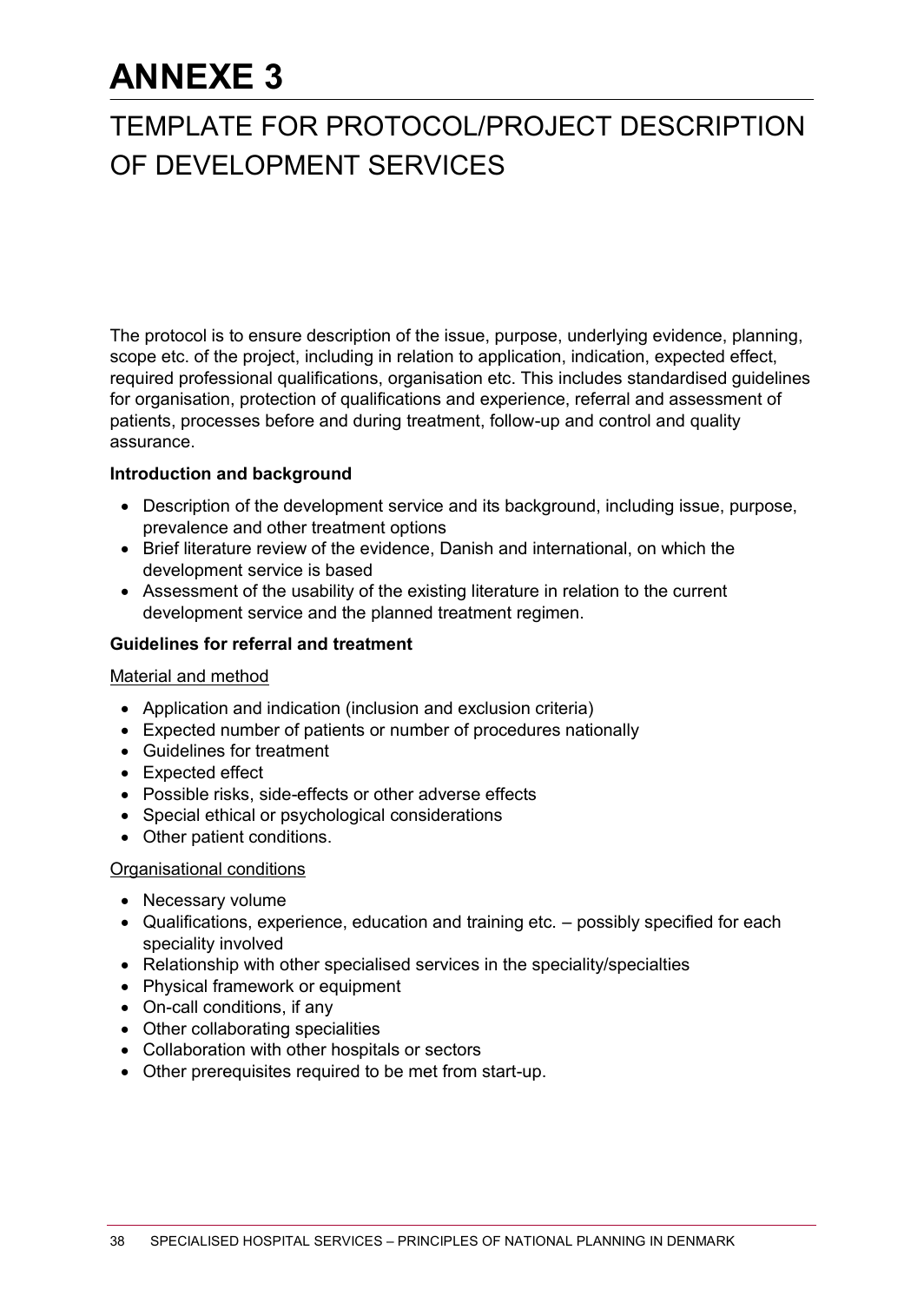### **Building of experience**

- Method of building experience, including indicators, timetable etc.
- The building of experience may be described in a separate memorandum.

### **Timetable and responsibilities**

- For the tasks of the follow-up group and each department involved
- How to ensure coordination across departments/hospitals etc.
- Composition of the working group.

### **Reference list**

• References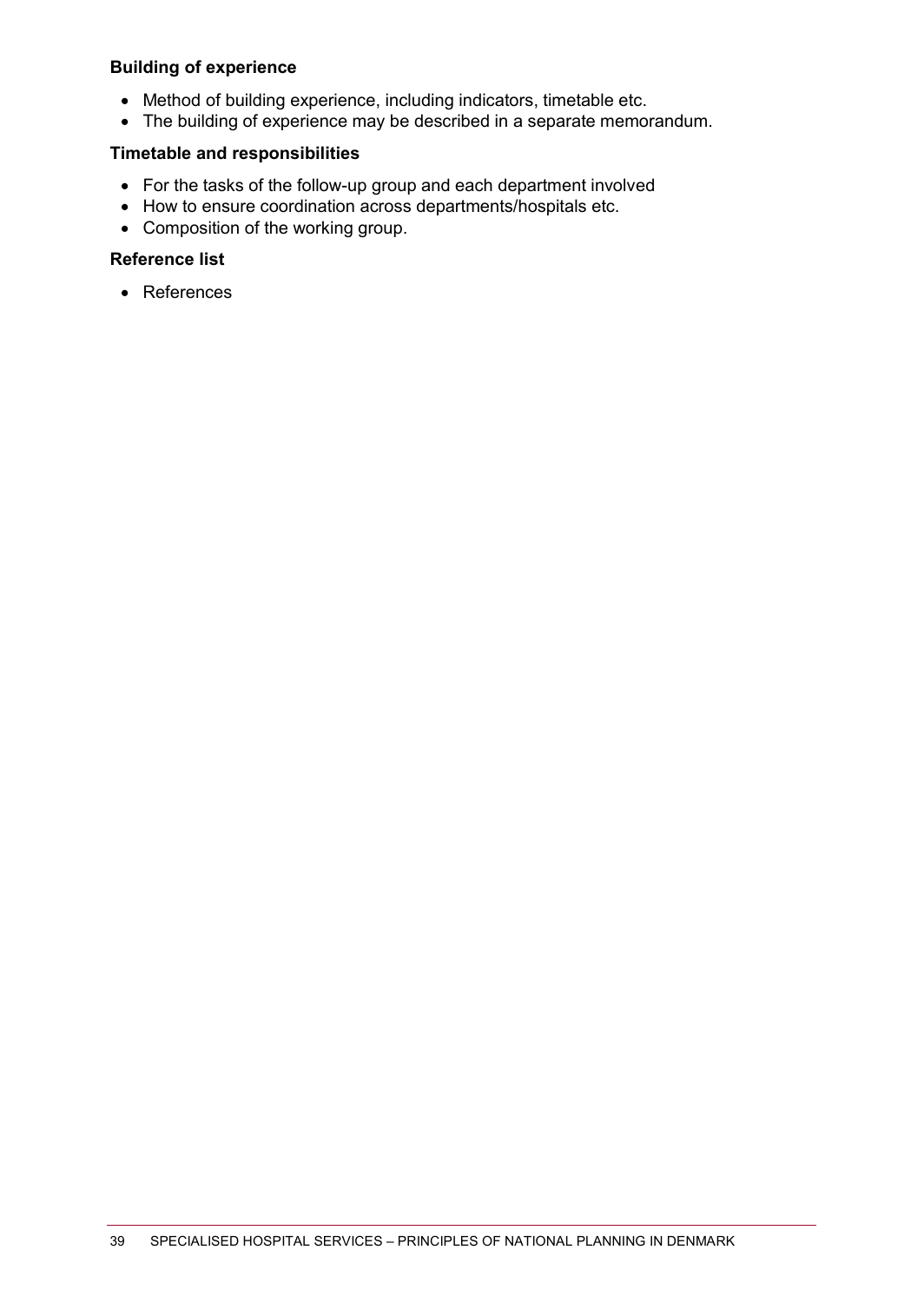# <span id="page-40-0"></span>STATUTORY BASIS AND PROCEDURE FOR WITHDRAWAL OF APPROVALS TO PERFORM SPECIALISED SERVICES

### **Statutory basis for withdrawal of approval**

Withdrawal of approvals to perform specialised services is made by the DHMA under the authority of section 208(4) of the Danish Health Act. Here, it is stated that if a hospital department approved to perform regional and highly specialised services fails to comply with the requirements specified by the DHMA, despite being ordered to do so by the DHMA, the DHMA may withdraw the approval following consultation with the Advisory Board for National Planning of Specialised Hospital Services.

'Requirements specified' should be understood in the broad sense of the word and include requirements specified in the DHMA's speciality guidelines, memoranda, approval documents and other announcements etc. in the area. Reference is also made to the requirement stated in section 208(5) of the Danish Health Act on submission of annual status reports.

Under section 208(4) of the Danish Health Act, the decision of the DHMA may be appealed to the Minister for Health. However, unless the Minister for Health decides otherwise, the appeal will not act as a stay of execution. Thus, unless the Minister for Health decides otherwise, the DHMA Authority's decision takes effect immediately

### **DHMA's procedure for withdrawal of approval**

As far as possible, the following procedure is used for the assessment and processing of cases involving withdrawal of approvals.

- 1. The DHMA ascertains that a given specialised service is not performed in compliance with the requirements and prerequisites specified by the DHMA, including requirements specified in the DHMA's speciality guidelines, memoranda, approval documents and other announcements etc. in the area.
- 2. The DHMA contacts the approved hospital/region for consultation. Following the DHMA's assessment, in the specific case, the hospital/region may be requested to submit a report and a plan for how it will solve the problem. In this connection, the DHMA may also order the hospital/region to comply with the DHMA's requirements, as described in item 1, and state that it intends to take action to withdraw the approval to perform the specialised service if the hospital fails to comply with the DHMA's instructions within a specified time limit.
- 3. If the hospital in question then fails to submit a report with a description of how it intends to remedy the deviation, or the report submitted fails to adequately assure the DHMA that the hospital will comply, the DHMA may choose to take action to withdraw the approval.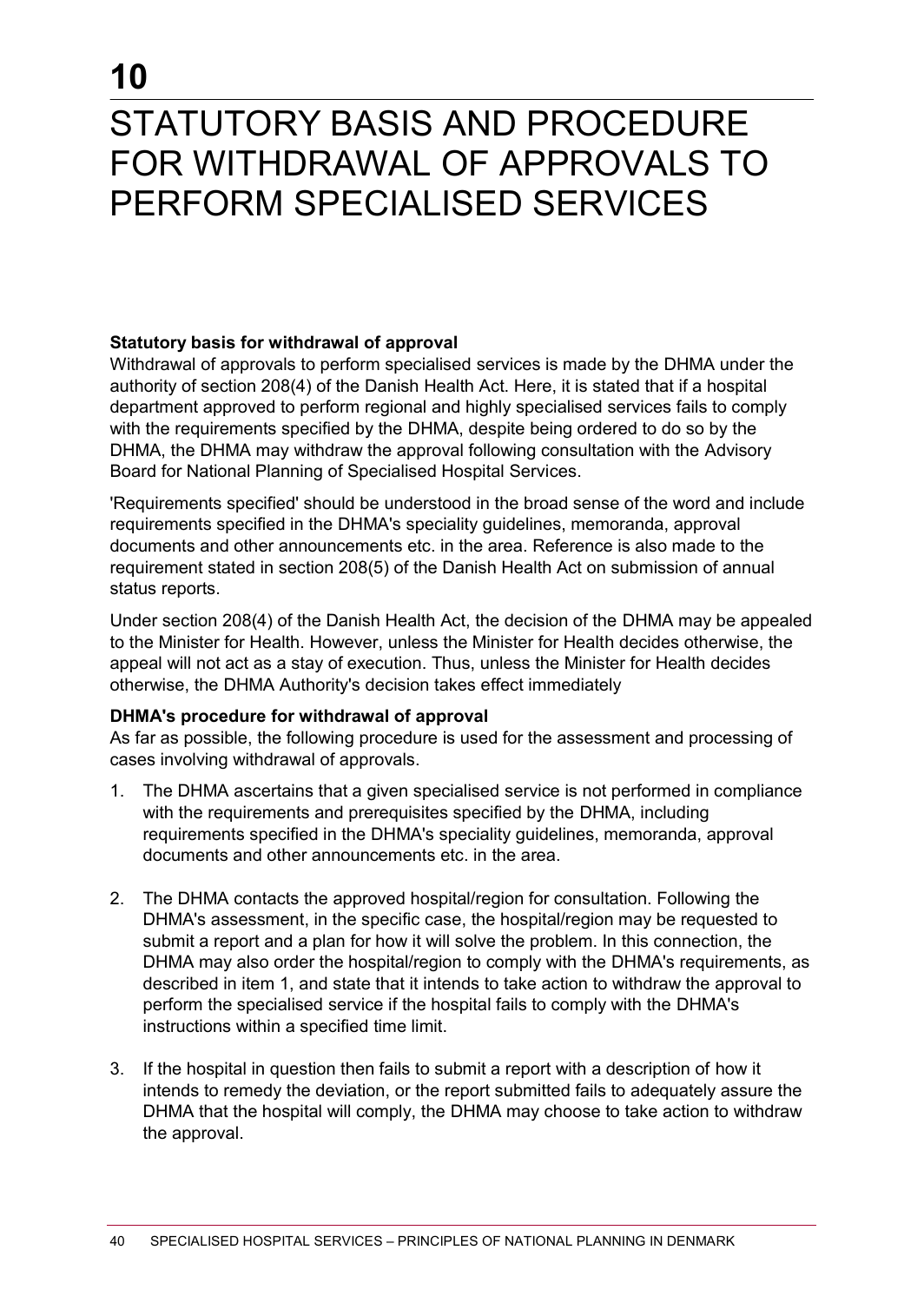- 4. The DHMA consults with the Advisory Board for National Planning of Specialised Hospital Services on the proposed sanction for the hospital/region and then makes its decision.
- 5. The hospital/region in question then has a set time period to appeal the decision and submit any new and significant information that should be known by the DHMA in its handling of the case.
- 6. Following renewed consultation with the Advisory Board for National Planning of Specialised Hospital Services, if required, the DHMA makes its final decision on withdrawal of the approval to perform the specialised service.
- 7. In case of withdrawal of approval, the hospital/region in question may choose to appeal the DHMA's decision to the Minister for Health, bearing in mind, however, that the appeal will not act as a stay of execution unless the Minister for Health decides otherwise.